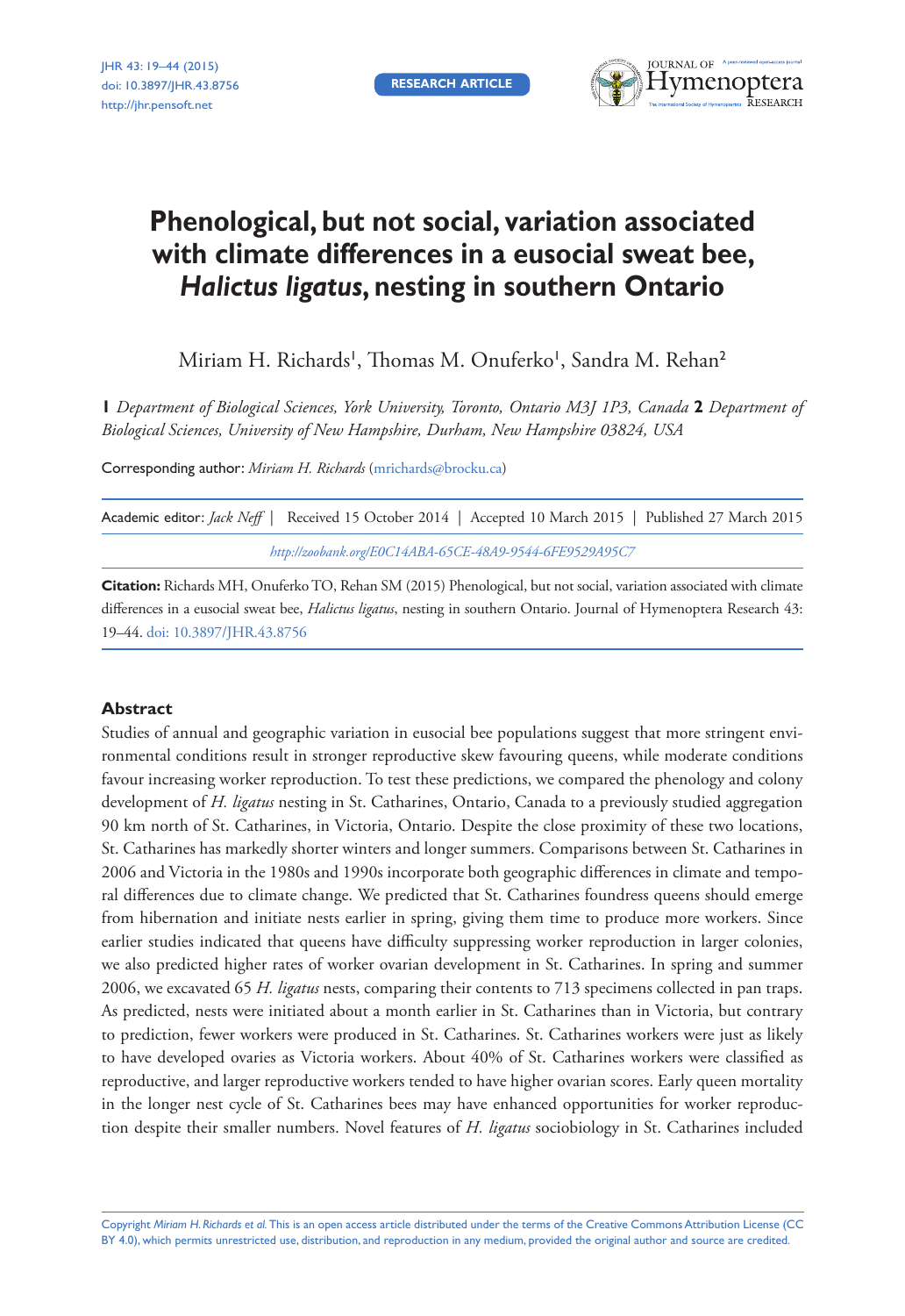evidence that queens can initiate new nests following the loss of their first brood, overlap between worker and gyne production within some nests, and high rates of independent nest founding by worker-sized females, suggesting that many worker-brood females overwinter. Overall, the distinctly warmer climate of St. Catharines compared to Victoria led to earlier nest initiation and lengthening of the flight season, but not to the predicted differences in colony social organisation or queen-worker reproductive skew. A second objective of our study was to assess how well pan trap collections capture important information about demographic and social parameters important in assessing social variability in sweat bees. Nest excavations and pan traps produced similar results, suggesting that pan traps are a good alternative when nest excavations are impossible.

#### **Keywords**

Halictinae, social evolution, geographic variation, pan trap, worker reproduction

#### **Introduction**

Eusociality is the most frequent, caste-based form of colony social organisation in sweat bees (Halictidae) (Michener 2007). In sweat bees, eusociality is characterized by the behavioural totipotency of all adult females, such that any newly eclosed female is potentially capable of taking on either the queen or worker role (Yanega 1989, 1990). The flexibility inherent in the behaviour of individual females is also observed at the level of entire colonies or populations, as there is considerable evidence for both intraand inter-population variation in colony social organisation, especially in response to local climatic conditions (Yanega 1993, Miyanaga et al. 1999, Hirata et al. 2005, Kocher and Paxton 2014). Ultimately, variation in colony social organisation seems to reflect colony or population-typical outcomes of conflict between queens and workers over control of reproduction, the conflict being moderated by the environmental conditions experienced by individual bees and colonies.

*Halictus ligatus* Say is one of the most widespread eusocial bees in North America, and together with its closely related and morphologically cryptic sister species, *H. poeyi* Lepeletier, represents a spectrum of queen-worker reproductive skew from high skew at high latitudes to low skew at lower latitudes (Michener and Bennett 1977, Packer and Knerer 1986, 1987, Dunn et al. 1998). Studies of annual variation within populations and geographic variation among populations suggest that more stringent environmental conditions result in stronger reproductive skew favouring queens, whereas moderate conditions favour increasing worker reproduction (Richards and Packer 1995, 1996, Richards et al. 1995, Richards 2004). At a nesting aggregation in Victoria, Ontario (northwest of Toronto), variation in colony social behaviour was ultimately due to extreme annual variation in local rainfall and temperature patterns, that led to dynamic changes in queen-worker behavioural interactions. In 1990, poor weather conditions (higher than normal rainfall) limited queen foraging time, leading to the production of workers with relatively small body sizes. The wet conditions also led to high levels of juvenile mortality, so worker brood survival was low. As a result, queens had to contend with relatively few, relatively small workers in 1990, which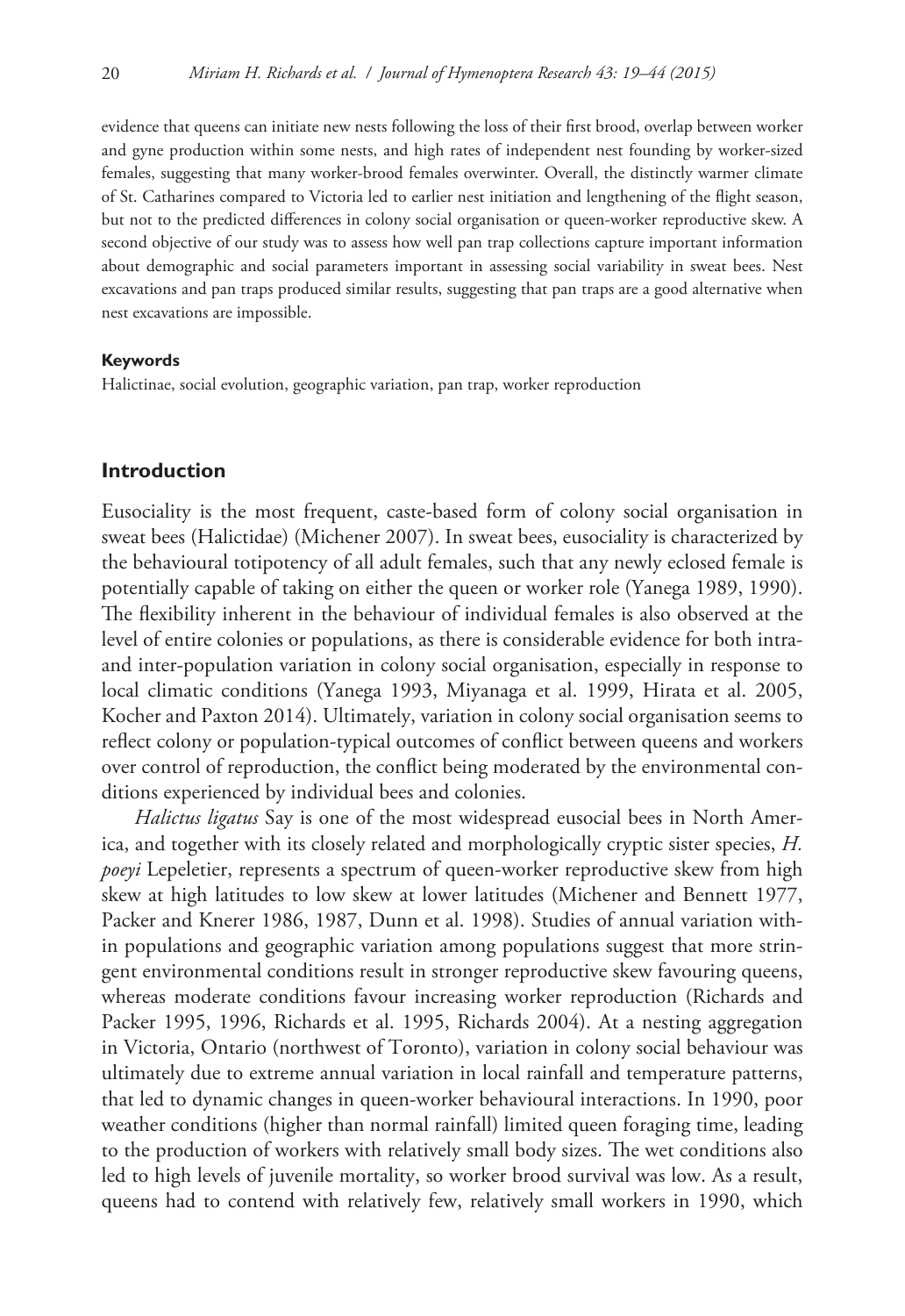provisioned relatively small gynes. In contrast, the summer of 1991 was unusually warm, with normal rainfall levels. That year, the small queens born in 1990, experienced excellent conditions during the worker brood provisioning phase and raised relatively large numbers of large-bodied workers. The weather variation that directly led to differences in worker body size and numbers indirectly led to significant social variation. In 1990, large queens had to contend with relatively few, small workers, and were more successful in preventing worker oviposition, whereas in 1991, small queens had large numbers of large workers, and workers increased their contribution to oviposition of Brood 2.

The social variation observed within a single population of *H. ligatus* in response to temporal variation in local environmental conditions, supports the view that much or most social variation is due to phenotypic plasticity. Temperature and breeding season length are among the most important factors influencing colony social variation, because almost all eusocial halictines must produce at least two broods per year, whereas solitary halictines need produce only one brood per year (Kocher et al. 2014). Studies in several species of facultatively social *Halictus* and *Lasioglossum* indicate that colonies develop socially when foundresses can initiate nests early, but develop solitarily when nest initiation is delayed (Packer 1990, Yanega 1993, Hirata and Higashi 2008, Field et al. 2012). Warmer soil temperatures can also speed up colony development, which can lead to production of more workers or extra worker broods (Weissel et al. 2006, Hirata and Higashi 2008). Direct environmental effects such as these can be amplified by indirect effects of longer breeding seasons. For instance, production of extra workers can lead to increased production of reproductive brood (gynes and workers) or may result in declines in reproductive skew, as increased colony size often is associated with increased rates of worker ovarian development (Packer et al. 1989, Richards et al. 1995, Strohm and Bordon-Hauser 2003).

In the current study, we examined the phenology and colony development of *H. ligatus* at a nesting aggregation in St. Catharines, in the Niagara region of southern Ontario in 2006. St. Catharines is about 90 km south of Victoria, Ontario, but has markedly shorter and milder winters and longer summers (Table 1). Moreover, examination of temperature records for southern Ontario (based on data from the "St. Catharines A" and "Orangeville" stations, available at climate.weather.gc.ca) demonstrates that from 2000–2006, average monthly temperatures were higher than they had been in the 1980s (summarized in Table 1). This suggests that comparisons of bees nesting in Victoria in the 1980s and 1990s and St. Catharines in 2006 incorporate both geographic variation in climate and temporal differences due to climate change. Accordingly, we predicted that the longer spring and summer seasons in Niagara in 2006, compared to Victoria 15–22 years earlier, should be associated with differences in colony phenology that translate into differences in colony social organisation. In Niagara, foundress queens should emerge from hibernation and initiate nests earlier in spring than in Victoria, and start provisioning the worker brood earlier. This would give them time to produce more workers and thus larger colonies by mid-summer. Larger colony sizes, in turn, would lead to relatively high rates of worker egg-laying, as queens would be less able to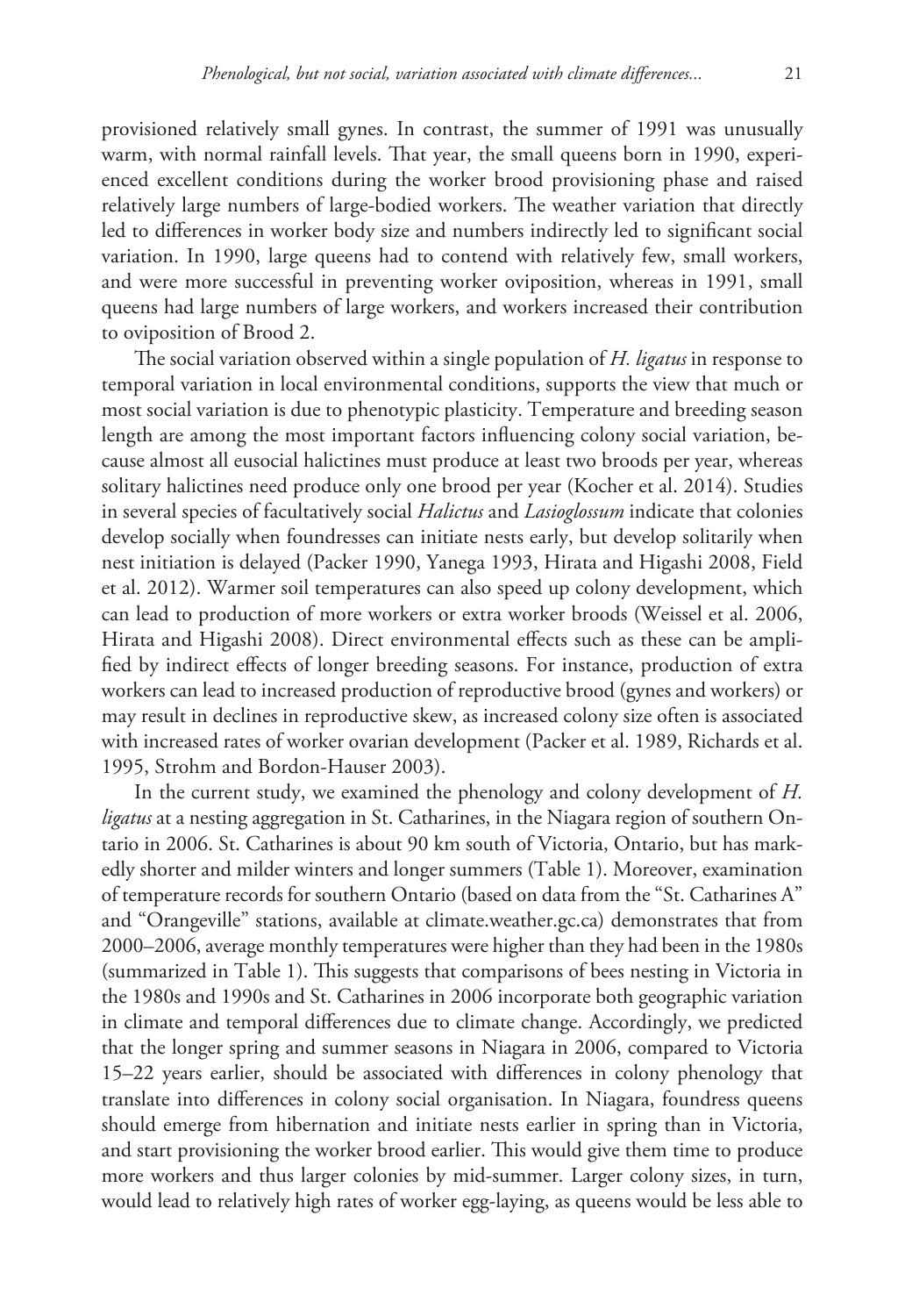**Table 1.** Geographic variation in temperature and precipitation patterns in St. Catharines and Victoria, as indicated by climate normals for the period 1981–2010. Climate data were obtained from for the St. Catharines A and Orangeville stations [\(http://climate.weather.gc.ca/climate\\_normals](http://climate.weather.gc.ca/climate_normals)). Bees nesting in St. Catharines experience considerably shorter winters and longer flight seasons and higher temperatures, especially during the spring. Precipitation patterns are very similar at the two sites. Degree-days represent the number of days per year in which the temperature exceeds the given average temperature. Note that *H. ligatus* foragers cannot fly at temperatures below 14 °C (M.H. Richards, pers. obs.).

| Event, 1981-2010                                | <b>St. Catharines</b> | Victoria (Orangeville) |
|-------------------------------------------------|-----------------------|------------------------|
| Average date of last spring frost               | 24 April              | 20 May                 |
| Average date of first autumn frost              | 21 October            | 30 September           |
| Average length of frost-free period (days)      | 179                   | 132                    |
| Days with minimum temperature above 0 °C        | 238.1                 | 194.6                  |
| Degree-days above 15 °C                         | 656.2                 | 403.5                  |
| Degree-days above 18 °C                         | 334.9                 | 169.2                  |
| Rainfall (mm)                                   | 754.2                 | 750.1                  |
| Snowfall (cm)                                   | 137.1                 | 151.5                  |
| Total precipitation (mm)                        | 880.1                 | 901.5                  |
| Days with precipitation >0.2mm, April–September | 71.6                  | 66.7                   |

suppress worker oviposition (Richards et al. 1995). Longer breeding seasons might also be associated with an increased likelihood that queens die prior to completion of Brood 2, promoting worker oviposition, especially by the youngest workers which might often emerge into nests without large foundress queens. The early initiation of spring might not be the only factor influencing bee behaviour; the shorter, milder winters in Niagara compared to Victoria might also have an influence. Most females that found nests are gynes (large, fat females produced in Brood 2 of the previous year). However, workers (small, skinny females produced in Brood 1 of the current year) also attempt to nest independently or to overwinter and become foundresses the following spring (Rehan et al. 2013; Richards and Packer 1994). Worker-sized females might be more likely to survive hibernation in areas with milder winters. This would increase the number of small foundresses in spring, possibly influencing rates of pleometrotic (multi-foundress) nest-founding if worker-sized females are more likely to become subordinate females rather than founding their own nests (Packer 1986a).

Collecting detailed field observations of colonises is very important in studies of demographic and social variation among sweat bee nesting aggregations, but nesting aggregations can be difficult to locate, a serious impediment to extensive comparisons among populations. An alternative source of demographic data, season-long collections of bees in pan traps, is widespread, but mostly aimed at assessing variation in abundance and diversity of entire bee communities (e.g. Richards et al. 2011). To date, only one study has evaluated the social status of a halictine species based solely on pan trap data. Packer et al. (2007) used dissection and measurement data of pan trapped specimens to show that *H. tripartitus* is eusocial in California. A second objective of our study was to assess how well pan trap collections capture important information about demographic and social parameters important in assessing social variability in sweat bees.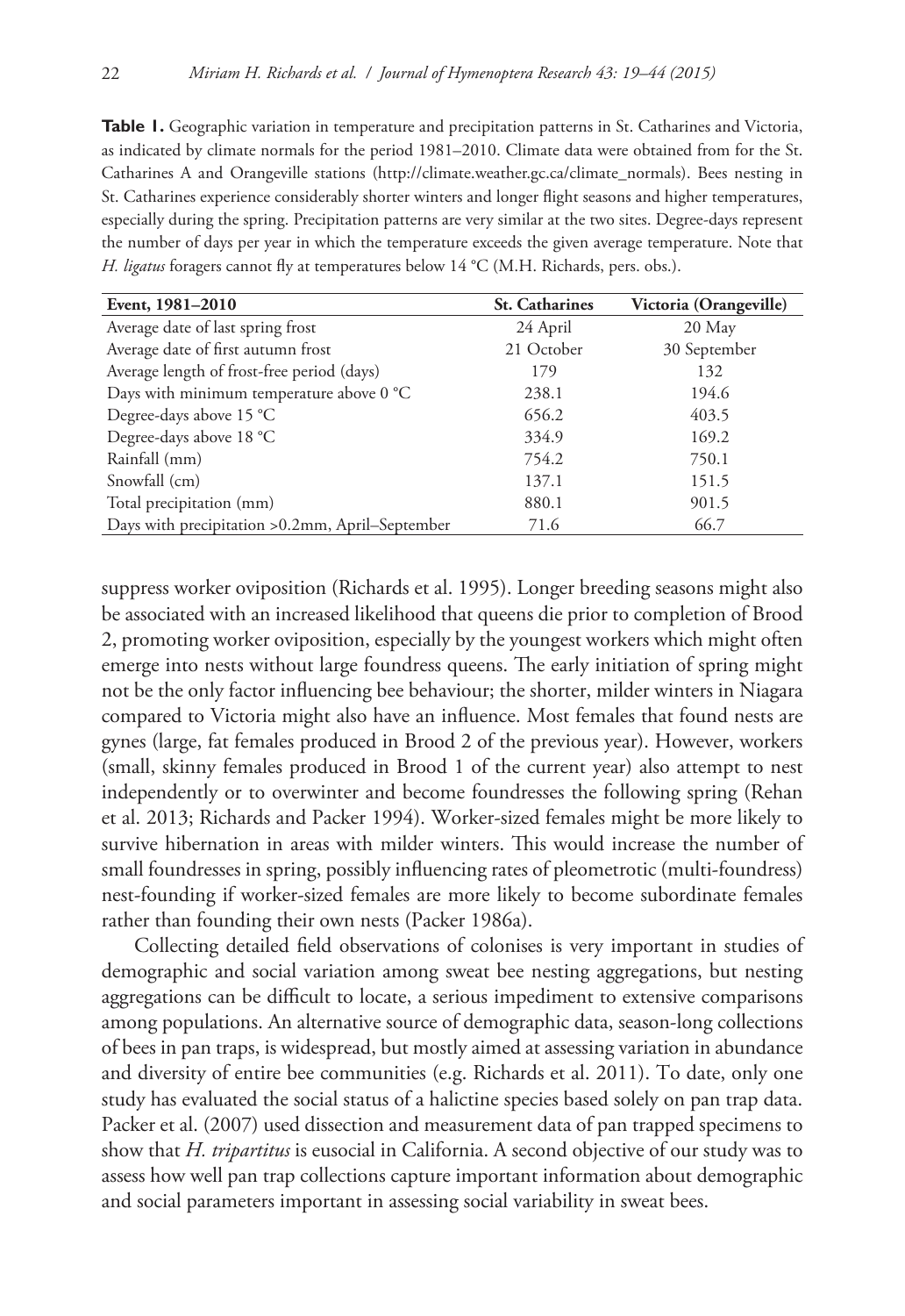# **Methods**

## **Nest excavations**

Nest excavation techniques for *H. ligatus* nesting in St. Catharines, were as previously described (Rehan et al. 2013). Briefly, 65 *Halictus ligatus* nests, including four previously described nests founded by workers in mid-summer (Rehan et al. 2013) were excavated over the period from late May to late August 2006 from a temporary pile of dirt created by landscaping activities on the Brock University campus, St. Catharines, Ontario, Canada (N 42°07'11", W 79°14'57"). We aimed to excavate five nests per week, weather permitting. Nests were excavated early in the morning or late in the day to ensure that all occupants were inside. Talcum powder was blown down nest entrances to enhance visibility prior to nest excavation. Adults, young larvae and injured specimens were collected directly into 95% ethanol, while older larvae and pupae were collected in paraffin-lined petri dishes to be raised to adulthood in the lab. In classifying the life stages of brood, prepupae (post-defecatory larvae) were classified as larvae, while newly eclosed bees still in their brood cells (sometimes referred to as imagoes) were classified as adults.

# **Pan trapping**

Pan trapping techniques and locations were as previously described (Richards et al. 2011). In brief, pan trap lines were set out weekly at six sites (406, BrNW, BrS, Esc, Pon, and StD) on the Brock University campus and the nearby Glenridge Quarry Naturalization Site, within 1–2 km of the nesting aggregation described below. Pan trapping was carried out from the last week of April (week 1) until late September (week 23). A total of 713 *H. ligatus* specimens were pinned and identified, and used to assess flight patterns of adult males and females, thus revealing breeding season phenology (Richards et al. 2010). A subset of pan-trapped females, selected from the peak collecting periods, was measured and dissected as described below.

# **Status of adult females**

All adult females ( $N = 171$ ) collected from nests were measured and dissected to determine head width, wing length, mandibular wear, wing wear, ovarian development, and whether they had mated. In addition, 133 females collected from nests as larvae or pupae and reared to pupation or adulthood, were measured. We also measured head width and wing wear and dissected 153 of the 463 females collected in pans. Most of these dissected specimens were queens collected in mid-May (week 4), workers in mid-July to mid-August (weeks 13–16), and a mix of workers and early gynes in late August (week 19). The procedures for dissections and measurements followed those used in previous studies (e.g. Richards et al. 2010). Briefly, mandibular wear (nest bees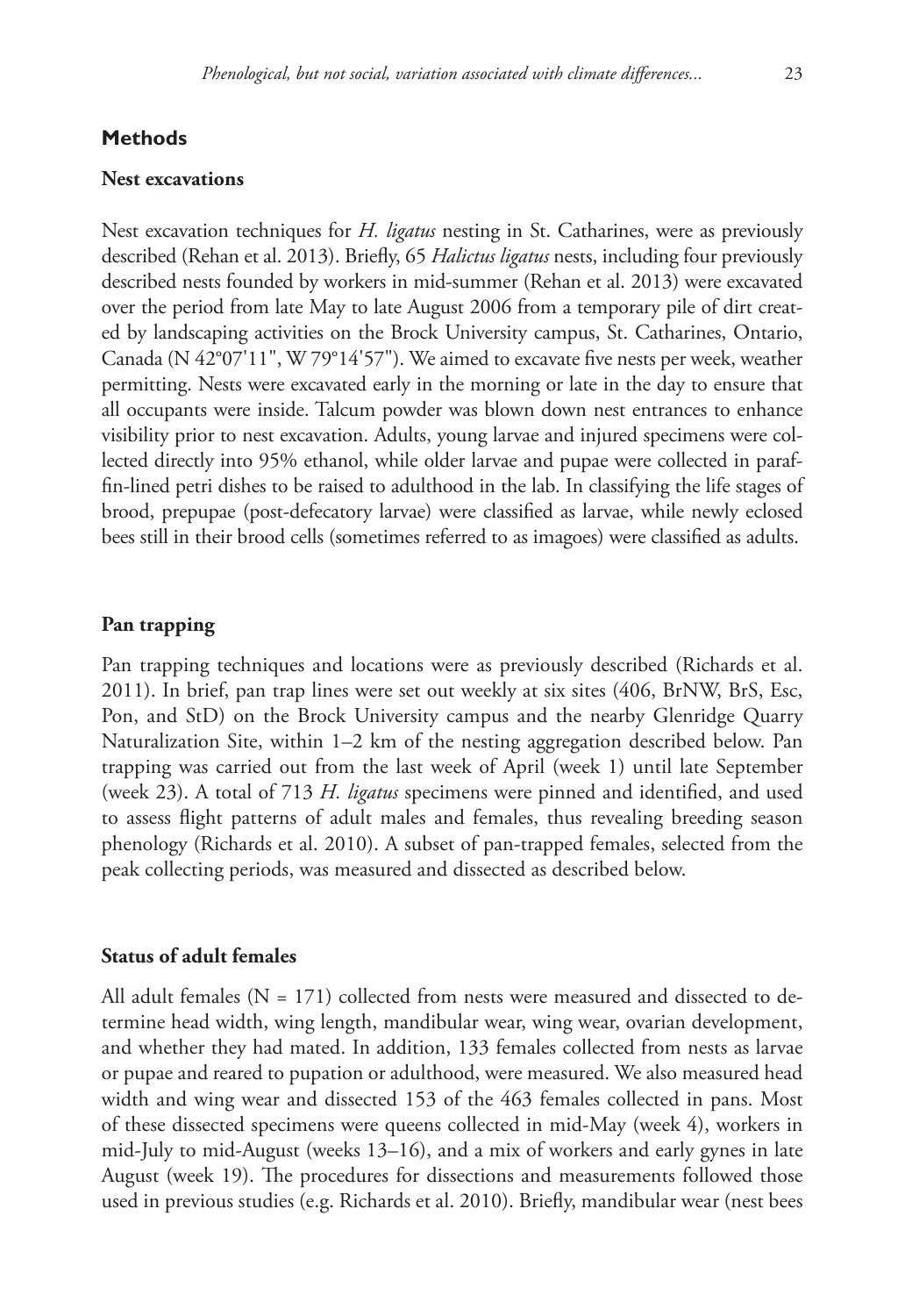only) and wing wear (both nest and pan bees) were each scored from 0 (unworn) to 5 (extremely worn) and then added together to give a total wear score (TW). Ovarian development (OD) was assessed by assigning to each developing oocyte a fraction indicating its size relative to a fully developed oocyte (1, ¾, ½, or ¼) and summing. OD provides a cardinal measure of each female's total volume of developing oocytes. An OD value of 0.1 was assigned to females with thickened ovaries but no developing oocytes, and 0 was assigned to females with thread-like ovaries.

In eusocial sweat bees, caste is associated with differences in behaviour, body size, wear, and ovarian development (Schwarz et al. 2007). In general, queens fly and provision brood in spring, remain in the nest in summer, are larger than their own workers, become quite worn by mid-summer, are mated, and have high rates of ovarian development. Workers emerge and provision brood in summer, are almost always smaller than queens, become progressively more worn by late summer, are often mated, and may or may not have developed ovaries (Packer and Knerer 1985, Packer 1986a, Richards 2001, Richards et al. 2010). Therefore, we used the following criteria for categorizing females collected in nest excavations. Adult females collected before week 10, when Brood 1 had not yet begun to emerge as adults, were categorized as queens, regardless of size. From week 10 onward, we used the median head width for all females (median HW = 2.82 mm) to categorize females are large (above the median) or small (below the median). From weeks 10–16, small (HW < 2.82) adult females were designated as workers. Two worker-sized females collected in nests excavated in weeks 16 and 17, were categorized as foundresses rather than workers, because their unusually high wear scores (TW =  $10$ ) suggested that they had been foraging for much longer than the workers in their own nests. After week 16, large, very worn (TW > 5) females were designated as queens, small, worn females (TW > 1) were designated as workers, and large, unworn females (TW  $\leq$  1) were designated as gynes. Females that did not fit these criteria were not assigned to caste. Note that the term 'gyne' is used here to describe females that overwinter prior to reproduction, whereas 'reproductive workers' are Brood 1 females that attempt to breed shortly after eclosion.

Assignment of caste to females caught in pan traps was also based on the above criteria, as well as comparisons to the colony development phenology inferred from nest excavations. Adult females collected before week 10 were categorized as queens. From weeks 10–16 onwards, all females caught in pan traps were designated as workers because gynes had not yet eclosed in excavated nests. It is possible that some of the small, worn females captured at this time were not workers, but very late-foraging small queens or subordinate foundresses that continued foraging after worker emergence (Packer 1986b). From week 17 onwards, females with head width above the median (2.82 mm), low wing wear (WW  $\leq$  1), and no ovarian development were designated as gynes, while those with head width below the median and worn wings (WW > 1) were designated as workers. Females that did not fit these criteria were designated as caste unknown.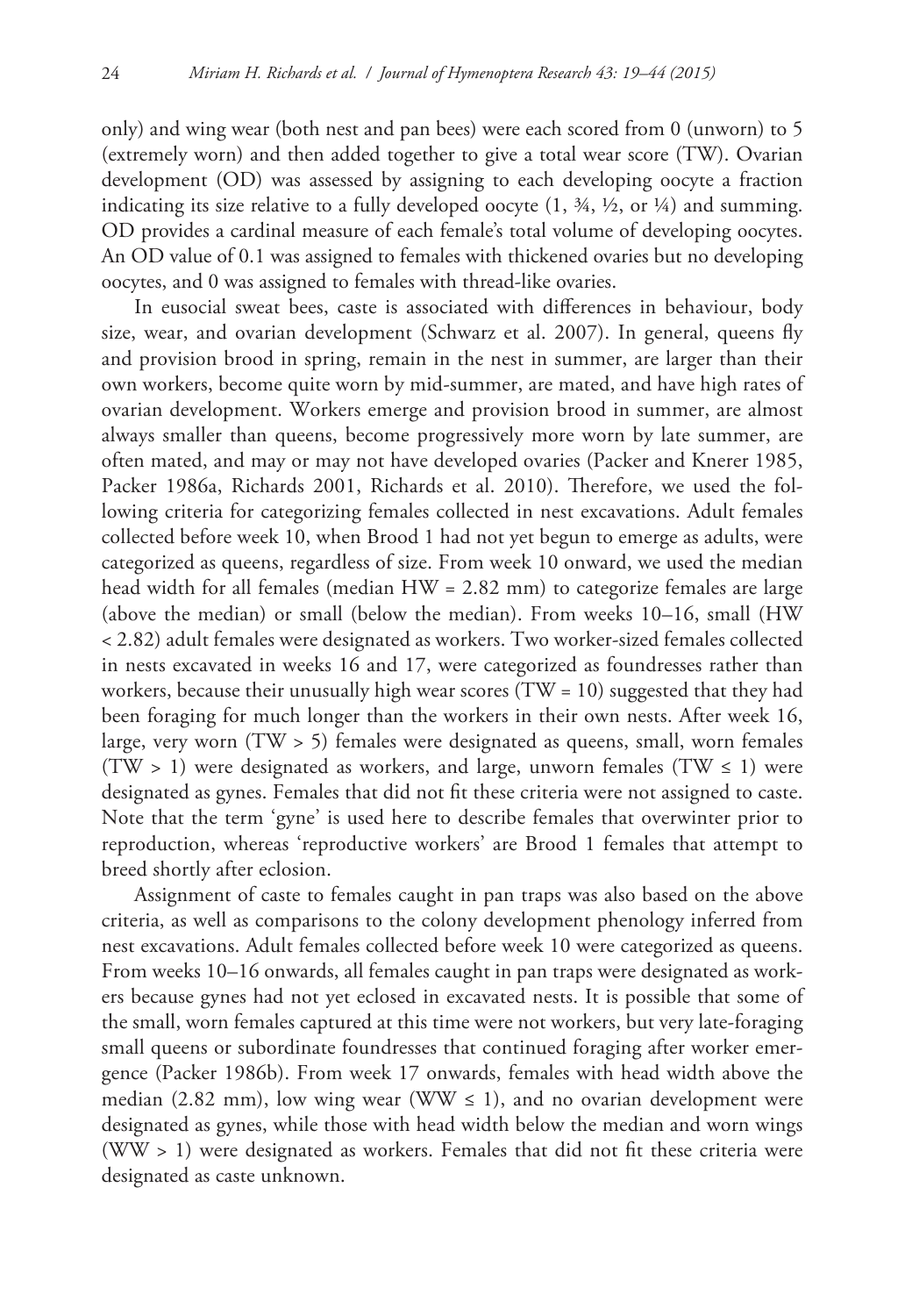#### **Statistical analyses**

We checked our initial caste assignments in two ways. We used Principal Components Analysis (PCA) to examine differentiation among queens, workers, and gynes. Bees collected in nests and pans were analysed separately. For nest bees, the PCA was based on head width, total wear, and ovarian development, whereas for pan-trapped bees, the PCA was based on head width, wing wear, and ovarian development. The PCA analyses were carried out using the princomp function on the rescaled variables in R version 2.15.0. Visual inspection of the principal components plots indicated general separation of the castes. We also used Discriminant Functions Analysis (DFA) to examine the caste classifications of individual females using the lda and predict functions (R, library MASS). For 171 queens, workers, and gynes collected in nest excavations, a DFA based on head width, wing length, and wear (TW) (but not ovarian development) produced a list of 22 females that were re-classified to a different caste. Of these, 12 reclassifications were wholly implausible given the time of collection (queens collected before worker emergence cannot reasonably be reclassified as workers or gynes), but 10 reclassifications of females collected from week 16 onward (workers that might have been gynes, and vice versa) were incorporated into the data set. We then combined the nest and pan trap bees for a second DFA to classify females collected from week 16 onward (based on HW, WW, and TOD), as these were the most difficult to assign. Females whose caste was initially assigned as 'unknown' and which were still unclassifiable after the DFA, were excluded from statistical analyses in which caste was a factor.

In eusocial sweat bees, size differentiation between castes is often measured by proportional differences between queens and workers. We calculated queen-worker differences as  $[(\text{queen value} - \text{worker value}) / \text{queen value}] \times 100$ . Proportional differences were compared for queens and daughters from their own nests or using the average queen and worker trait values within the nest and pan-trapped individuals separately.

Where parametric statistics are presented, these were based on model statements which generated error terms with normal distributions. The response variables in general linear models were cardinal variables (e.g. head width, ovarian development). Where it was not possible to achieve normally distributed error terms using standard data transformations and where ordinal variables (e.g. wing wear) were analysed, we used non-parametric statistics. All analyses were carried in R-Studio, using R, version 2.15.1. Except where otherwise noted, degrees of freedom (df) = 1.

#### **Data resources**

The data underpinning the analyses reported in this paper are deposited in the Dryad Data Repository at [doi: 10.5061/dryad.vm11c.](http://dx.doi.org/10.5061/dryad.vm11c)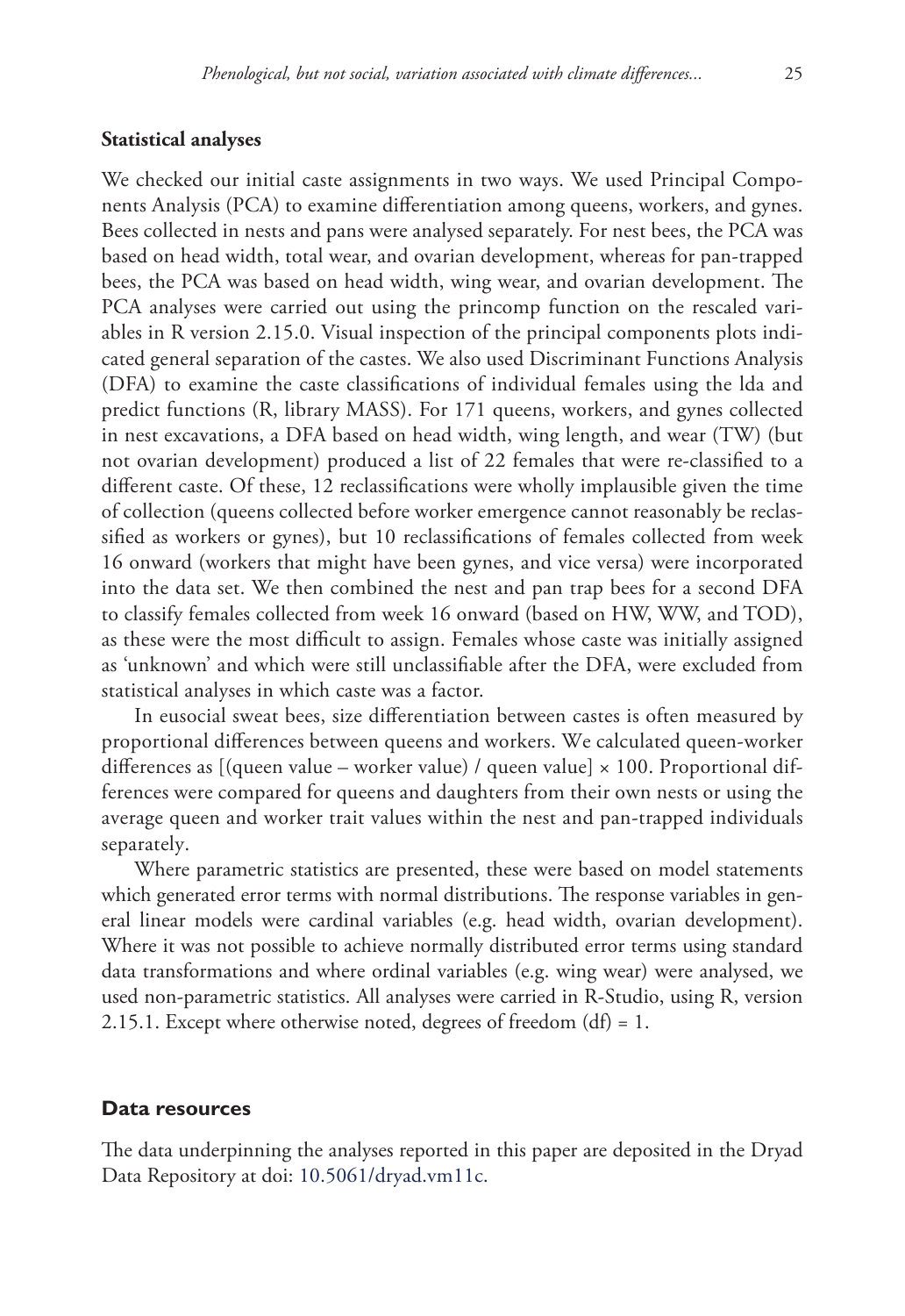

**Figure 1.** Timing of brood production and development in *Halictus ligatus* nests excavated at Brock University in St. Catharines, Ontario in 2006. Week 1 was the last week of April, and week 11 was the first week of July. Numbers above each bar are the numbers of nests excavated each week.

# **Results**

#### **Brood and colony development based on nest excavations**

We excavated 67 nests excavated in St. Catharines from May to August 2006 (weeks 5 to 19). The contents of excavated nests were used to infer the timing of brood production and development (Figure 1).

Nests excavated in weeks 5–6 contained pollen masses, eggs, and small larvae. Pupae were first detected in week 8, and by week 9 very few Brood 1 provision masses were being constructed, so worker brood provisioning was mostly complete. In weeks 8 and 9, the apparent peak of Brood 1 production, nests contained an average of 5.5  $\pm$  3.2 (SD) brood (range = 1 to 10, n = 14 nests). Based on 21 sexable pupae collected during this 2-week period, 9.5% of brood were males (n = 2).

Nests excavated from week 11 onward contained juveniles representing both broods. Pollen masses attributed to Brood 2 were collected from weeks 11–16. Gyne provision masses, which are identifiable by their distinctive saddle shape (Boomsma and Eickwort 1993), were collected from weeks 11–14, suggesting that Brood 2 was protogynous. The first gyne pupae were collected in week 14 and newly eclosed gynes (still in the brood cell) were collected in week 17. During weeks 16–18 (mid to late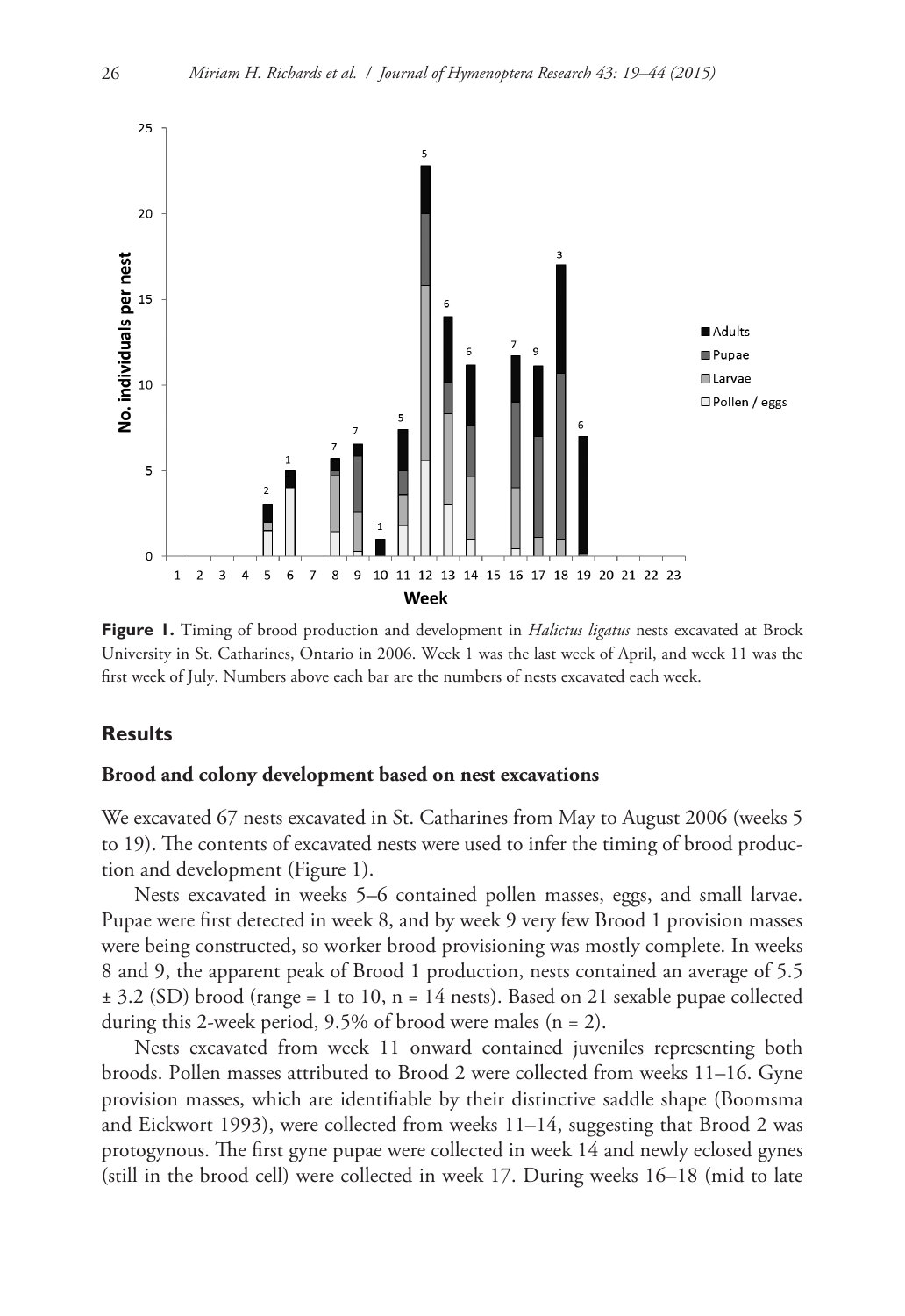**Table 2.** Evidence for simultaneous production of workers and gynes in three nests of *Halictus ligatus* based on ages of pupae, which indicate that some worker pupae were younger than gyne pupae in the same nest. Caste was assigned based on head width; the sizes of adult workers from the same nests are shown for comparison. Individuals born "out of order" are indicated in boldface.

| Week | Date         | <b>Nest</b> | Developmental stage when collected<br>(oldest to youngest) | Head width (mm) | Caste     |
|------|--------------|-------------|------------------------------------------------------------|-----------------|-----------|
| 14   | $25$ -Jul-06 | 45          | Adult                                                      | 2.75            | W         |
|      |              |             | Adult                                                      | 2.45            | W         |
|      |              |             | Black-eyed pupa                                            | 2.35            | W         |
|      |              |             | Brown-eyed pupa                                            | 3.20            | G         |
|      |              |             | Red-eyed pupa                                              | 2.68            | W         |
|      |              |             | Pink-eyed pupa                                             | 2.73            | W         |
|      |              |             | White-eyed pupa                                            | 3.20            | ${\bf G}$ |
|      |              |             | Prepupa                                                    | 3.01            | G         |
|      |              |             | Prepupa                                                    | 3.15            | G         |
| 17   | 14-Aug-06    | 271         | Adult                                                      | 2.59            | W         |
|      |              |             | Adult                                                      | 2.54            | W         |
|      |              |             | Adult                                                      | 2.85            | W         |
|      |              |             | Adult                                                      | 2.85            | W         |
|      |              |             | Adult                                                      | 2.87            | W         |
|      |              |             | 3⁄4-pigmented pupa                                         | 3.29            | G         |
|      |              |             | Black-eyed pupa                                            | 3.15            | G         |
|      |              |             | Brown-eyed pupa                                            | 2.82            | W         |
|      |              |             | White-eyed pupa                                            | 2.96            | ${\rm G}$ |
| 17   | 15-Aug-06    | 278         | Adult                                                      | 2.73            | W         |
|      |              |             | Adult                                                      | 3.15            | G         |
|      |              |             | Black-eyed pupa                                            | 3.01            | G         |
|      |              |             | <b>Brown-eyed pupa</b>                                     | 2.45            | W         |

August), 56/96 (58%) female larvae and pupae that could be measured, were gynesized. In most nests, juvenile females identified as workers were clearly older than those identified as gynes. However, in three nests, the ages of pupae of distinctly different sizes suggested that workers and gynes had been produced at about the same time (Table 2). For instance, in nest 45 (Table 2), a gyne-sized, brown-eyed pupa was evidently older than the next two female offspring, which were distinctly smaller and worker-sized.

The fact that many nests excavated from week 11 onward contained juveniles representing both broods, as well as the extended period of brood development, complicates evaluation of the number of offspring in Brood 2. That most juveniles found in nests during weeks 16–18 were probably members of Brood 2 is supported by the observation that provision masses were not found after week 16 and the earliest (oldest) individuals of Brood 2 began to eclose in week 17. During weeks 16–18, the average number of brood per nest was  $9.9 \pm 6.0$  (range = 1–23, n = 19 nests), and 36 of 117 sexable pupae (31.0%) were male. The number of brood per nest began to decline around week 19 (Figure 1), suggesting that reproductive brood were completing their development and dispersing.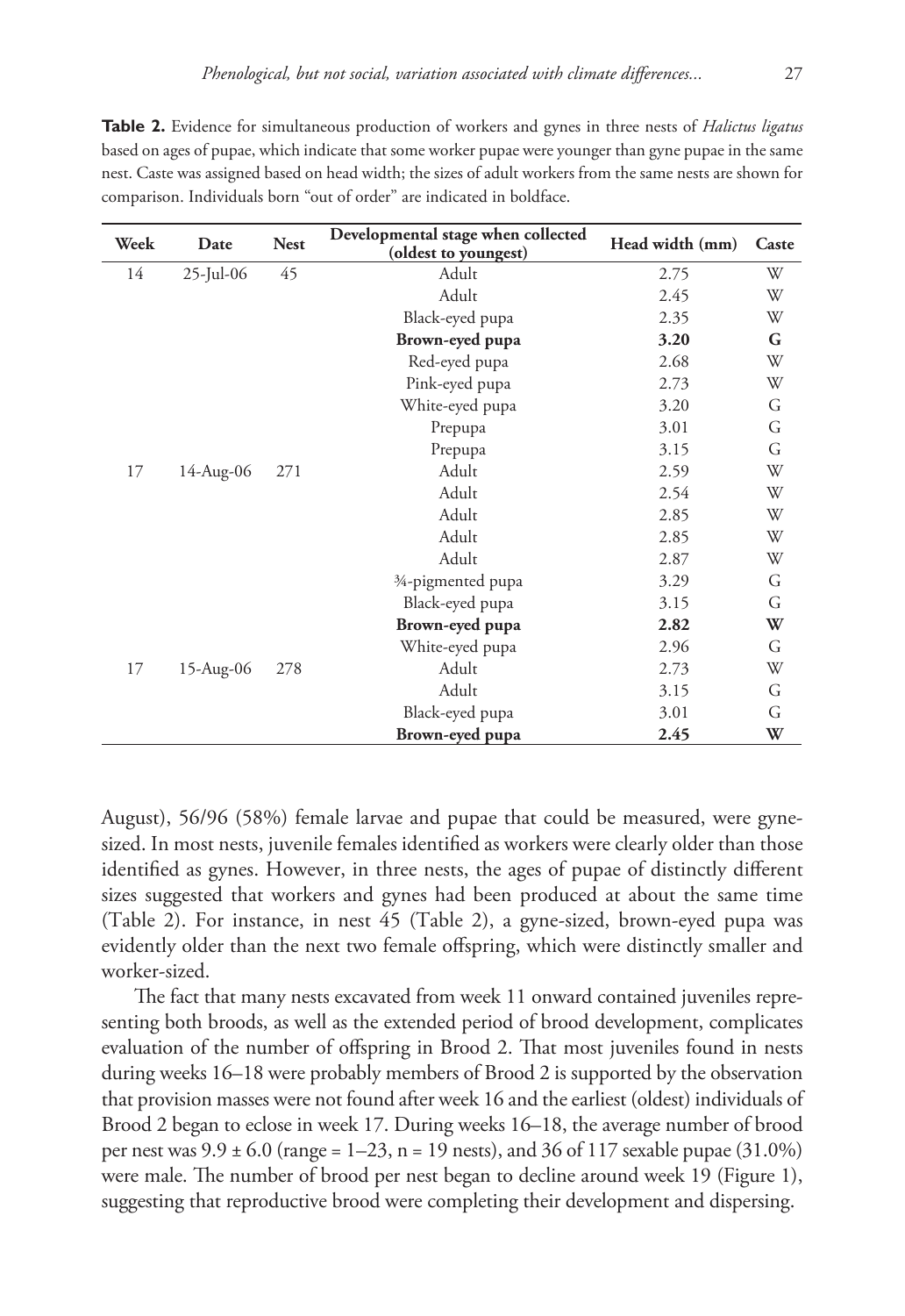Ten of 14 nests excavated in weeks 8 and 9 contained a queen, while 4 of 5 nests contained a queen in week 11. This suggests that up to 80% of queens survived to worker emergence. Only five of 16 nests excavated in weeks 16–18 contained queens, suggesting that only 31% survived to the end of Brood 2 egg-laying. Both these survival rates are likely over-estimates as we do not include nests that failed early in the season and therefore were not marked. During weeks 11 and 12, the first two weeks of the worker foraging period, excavated nests contained an average of  $1.8 \pm 1.6$  adult workers (range 0–6, n = 10 nests). Later, during weeks  $16-18$ , the average was  $1.5 \pm 1.6$  (range 0–6, n = 19 nests), which was not significantly different (Kruskal-Wallis  $X^2 = 0.615$ , df = 1, n.s.).

Rates of pleometrosis were inferred from demographic data. Only one nest contained two foundress queens; however, this nest was excavated on 5 July after *Astata* wasps had begun excavating burrows among the bee nests (Rehan et al. 2013), and the resulting soil disruption may have caused two separate nests to be joined. A nest excavated on 14 July (week 12) contained only a single adult with HW = 2.44 mm and TW = 6. The oldest brood in this nest were pigmented pupae and the youngest were larvae, so this female could have been a small subordinate that outlived the dominant foundress in a pleometrotic association. A nest excavated on 8 August (week 16) contained a highly worn, worker-sized female (HW = 2.59 mm and TW = 10) and six workers, all of them larger and none of them with TW > 4. Similarly, a nest excavated on 15 August (week 17), contained a highly worn, worker-sized female (HW = 2.54 mm and TW = 10) and a larger worker with little wear (TW = 2). In a fifth nest, excavated on 22 June (week 9), the only indication of pleometrosis was that the worker pupae were all slightly larger than the nest queen. In all these nests, the highly worn, small females were either tiny haplometrotic queens or subordinate foundresses that had outlived larger dominants. Since preliminary analyses based on microsatellite DNA genotyping suggested high rates of pleometrosis (A. Giroux and M.H. Richards, unpub. data), we estimate the rate of pleometrosis was as high as 5/65 excavated nests (7.1%).

Two nests suggest the possibility that queens occasionally start new nests after losing the first one. A nest excavated in week 10 (29 June) contained only a large, worn female  $(HW = 2.92$  mm,  $WW = 0$ ,  $MW = 5$ ) but no brood cells, so the nest may have been newly founded. A nest excavated in week 11 contained a worn adult female of intermediate size (HW = 2.82, WW = 2, MW = 5), as well as an unfinished provision mass, a provision mass with an egg, and two larvae, but no workers or empty brood cells.

## **Flight activity and phenology based on pan trapping**

The numbers of bees caught in weekly pan trap collections were used to infer the timing of important events in the colony cycle of *Halictus ligatus* in 2006 (Figure 2). Spring foundresses (queens whose workers have not yet emerged) were trapped from 3 May (week 2) to mid-June (week 8), suggesting a queen foraging period about 6 weeks in duration. However, the peak foraging period was in mid-May (weeks 4 and 5).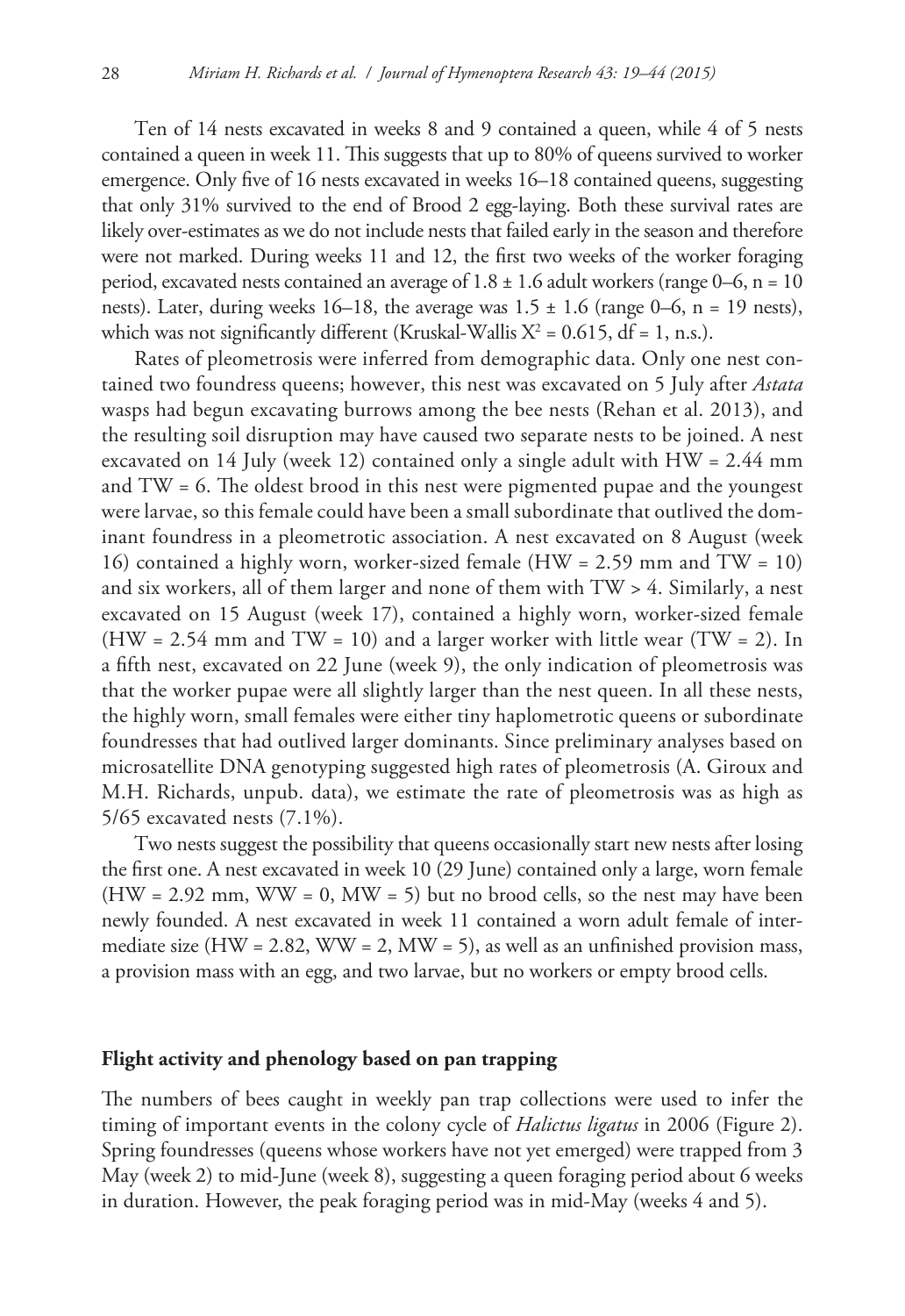

**Figure 2.** Seasonal phenology of *Halictus ligatus* inferred from weekly pan trap samples at six sites at Brock University and the adjacent Glenridge Quarry Naturalization Site in 2006. Week 1 was the last week of April, and week 11 was the first week of July.

Unworn workers were trapped from late June to late July, suggesting that in most nests, Brood 1 completed development as adults during weeks 10–14, about 7 weeks after provisioning by queens. Worn workers were collected until the last week of trapping in early September (week 20), except for an apparent hiatus during week 15, suggesting that population-wide, the worker foraging period was at least 10 weeks in duration. Males trapped during weeks 10–14 were likely produced in Brood 1; based on the proportional representation of males and workers in pan traps during weeks 10–14, about 8.3% of Brood 1 were males and 91.7% were workers. The first gynes were trapped in mid-August (week 17), signalling the beginning of Brood 2 emergence 6–7 weeks after initiation of worker provisioning. The largest numbers of gynes and males were caught in late August and early September (weeks 19–20), suggesting that most of Brood 2 eclosed as adults around this time. Males and gynes were caught as late as the end of September (week 23), when pan-trapping ceased. During weeks 16–18, the period for which the Brood 2 sex ratio was estimated from nest data based on pupae, the majority (40 / 44) of females trapped were workers; since most gynes were still pupae, this period was too early to estimate the Brood 2 sex ratio from pan trap collections. During weeks 19–21, gynes represented 42.8% (24/56) of dissected females, indicating that they were emerging in large numbers. Applying this propor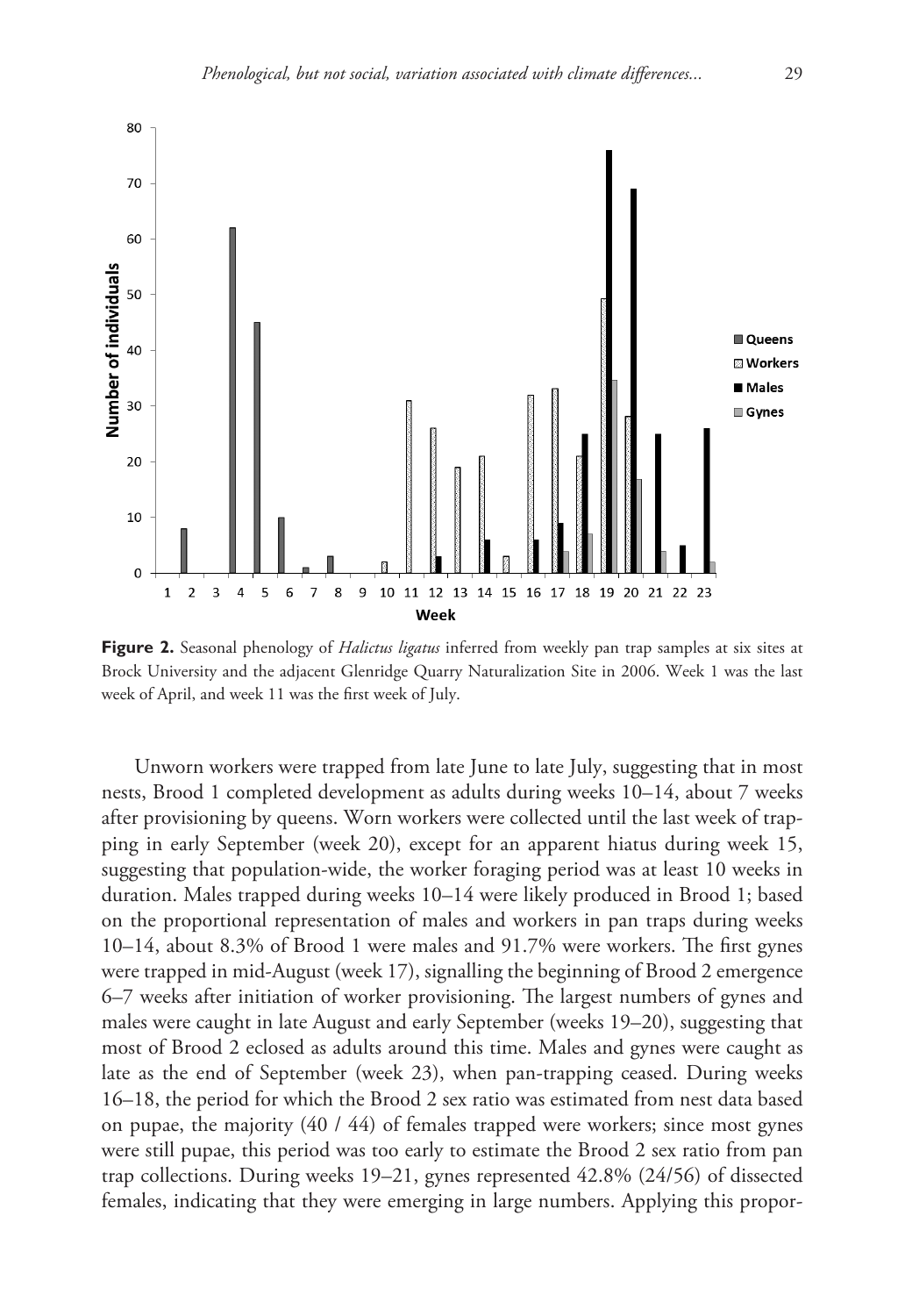tion to the total 404 females caught in weeks 19–21, we collected about 173 gynes and 324 males, suggesting that the Brood 2 sex ratio was about 65%.

#### **Characteristics of adult females**

PCA outcomes for females collected in nests and pans are presented in Figure 3. In both data sets, the PCA suggests three clusters of females congruent with our caste assignments. In nest bees, there was better separation of queens, workers and gynes, likely because more information was available for nest bees (mandibular wear scores and demographics of whole colonies) than for pan trap bees.

More detailed comparisons of body size, wing wear, and ovarian development of queens, workers, and gynes collected from nests and pan traps are presented in Figure 4. Queens collected by the two methods were similar in size and ovarian development (Kruskal-Wallis tests: HW  $X^2 = 0.12$ , n.s.; WW:  $X^2 = 2.87$ , n.s.; TOD:  $X^2 =$ 0.21, n.s.). Workers from nests were significantly smaller  $(X^2 = 11.03, p < 0.001)$ , less worn ( $X^2 = 26.15$ ,  $p < 0.0001$ ), and had more ovarian development ( $X^2 = 25.10$ , p < 0.0001) than those from pan traps. Gynes from nests were significantly larger ( $X^2$  = 5.87,  $p$  < 0.05) than those from pan traps. One nest contained a queen that was about 2.8% smaller than her worker pupae (the possible pleometrotic queen described above). In the remaining nests, queens were from 1.5 to 29.7% larger than their own workers (mean based on one randomly chosen worker per nest = 16.5%). Using the aggregate average sizes of all nest queens and workers, the size difference was 11.8% (Kruskal-Wallis  $X^2 = 9.56$ , p < 0.01), while the difference was 8.4% in the pan-trapped bees (Kruskal-Wallis  $X^2 = 27.90$ , p < 0.0001). Despite these differences in average body size, there was still considerable overlap in the size distributions of queens and workers; in particular, many queens that were active before worker emergence, were actually worker-sized.

Figures 3 and 4 demonstrate that many workers had developing ovaries. We further classified workers as non-reproductives (OD = 0 or 0.1) or as reproductives (OD  $\geq$  0.25). Among 80 nest workers dissected, 47 (59%) were reproductive and 33 (41%) were non-reproductive. Among 97 pan trap workers dissected, 27 (28%) were reproductive and 70 (72%) were non-reproductive. These proportions were significantly different  $(X^2 = 17.223, df = 1, p < 0.0001$  with Yates correction), indicating a higher proportion of reproductive workers among nest bees. Among workers in which the spermatheca could be clearly seen upon dissection (nest and pan trapped specimens pooled), a significantly greater proportion of reproductive workers were mated (26/51 = 51%) compared to non-reproductive workers (9/38 = 24%; Yates  $X^2$  = 5.704, df = 1, p = 0.017).

We then compared both head width and wing wear for nest and pan trapped bees combined, as well as mandibular wear for nest bees (Figure 5). Overall, non-reproductive and reproductive workers did not differ in size (Kruskal-Wallis  $X^2 = 0.56$ , ns.). However, there was a body size effect on ovarian development among reproductive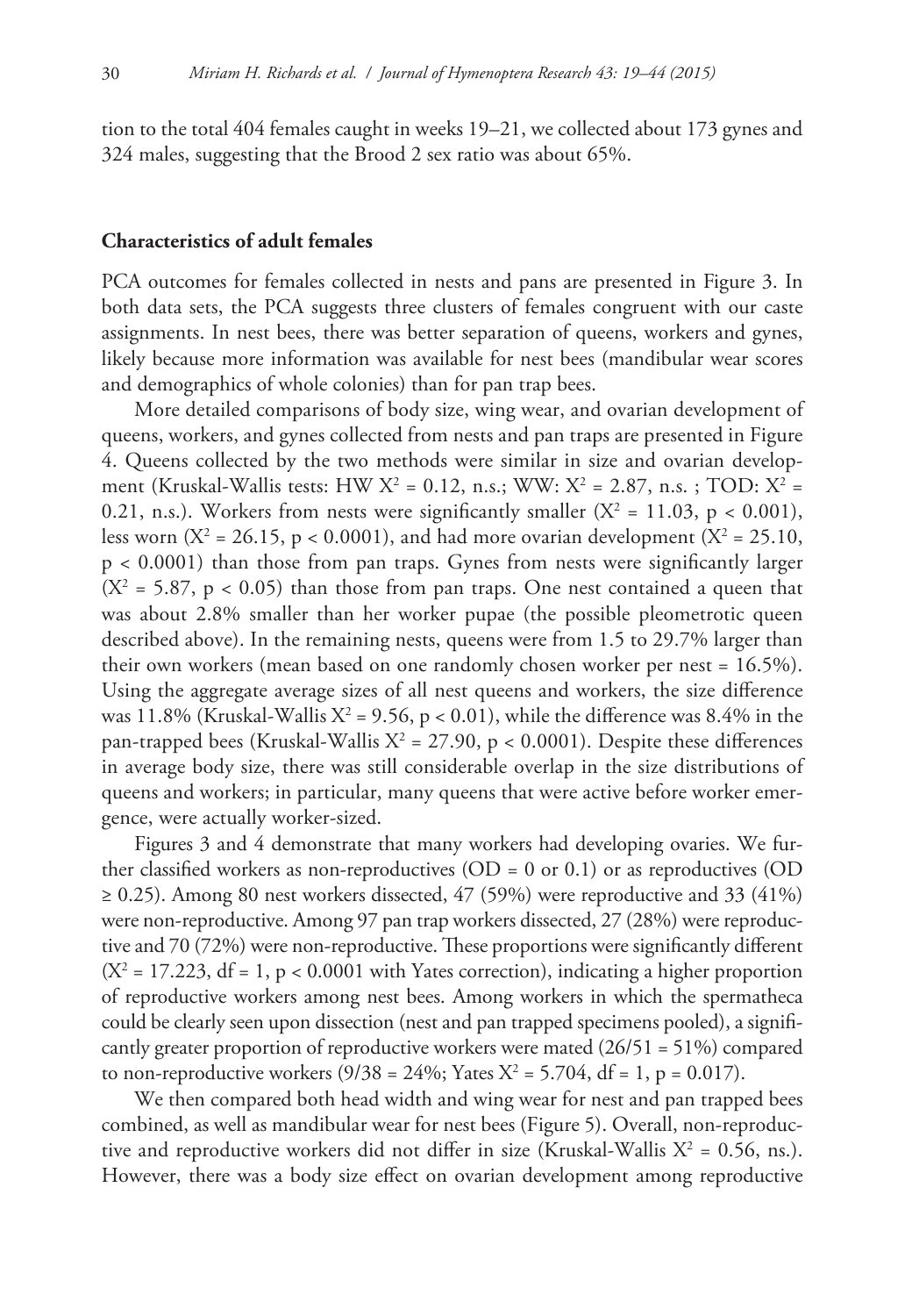

**Figure 3.** Principal components analyses (PCA) indicating caste differentiation and supporting caste classifications of female *Halictus ligatus* collected in nests and pan traps. The histograms are scree plots indicating the significance of the first three prinicipal components for each analysis. The scatterplots indicate the relationship between the first two principal components for each analysis. PCA for nest bees was based on head width, total wear, and ovarian development, while that for pan trap bees was based on head width, wing wear, and ovarian development. Note the greater separation among queens (Q), workers (W), and gynes (G) in the nest sample.

workers, with larger females having significantly higher ovarian scores than smaller females (F = 18.32, df = 1,72, p < 0.0001).

Non-reproductive workers exhibited significantly higher wing wear scores, indicating that they flew more than reproductive workers (Kruskal-Wallis  $X^2 = 42.11$ , p < 0.0001). However, they did not have significantly different mandibular wear scores (Kruskal-Wallis:  $X^2 = 0.77$ , n.s.), suggesting that both non-reproductive and reproductive workers excavated brood cells and nest tunnels.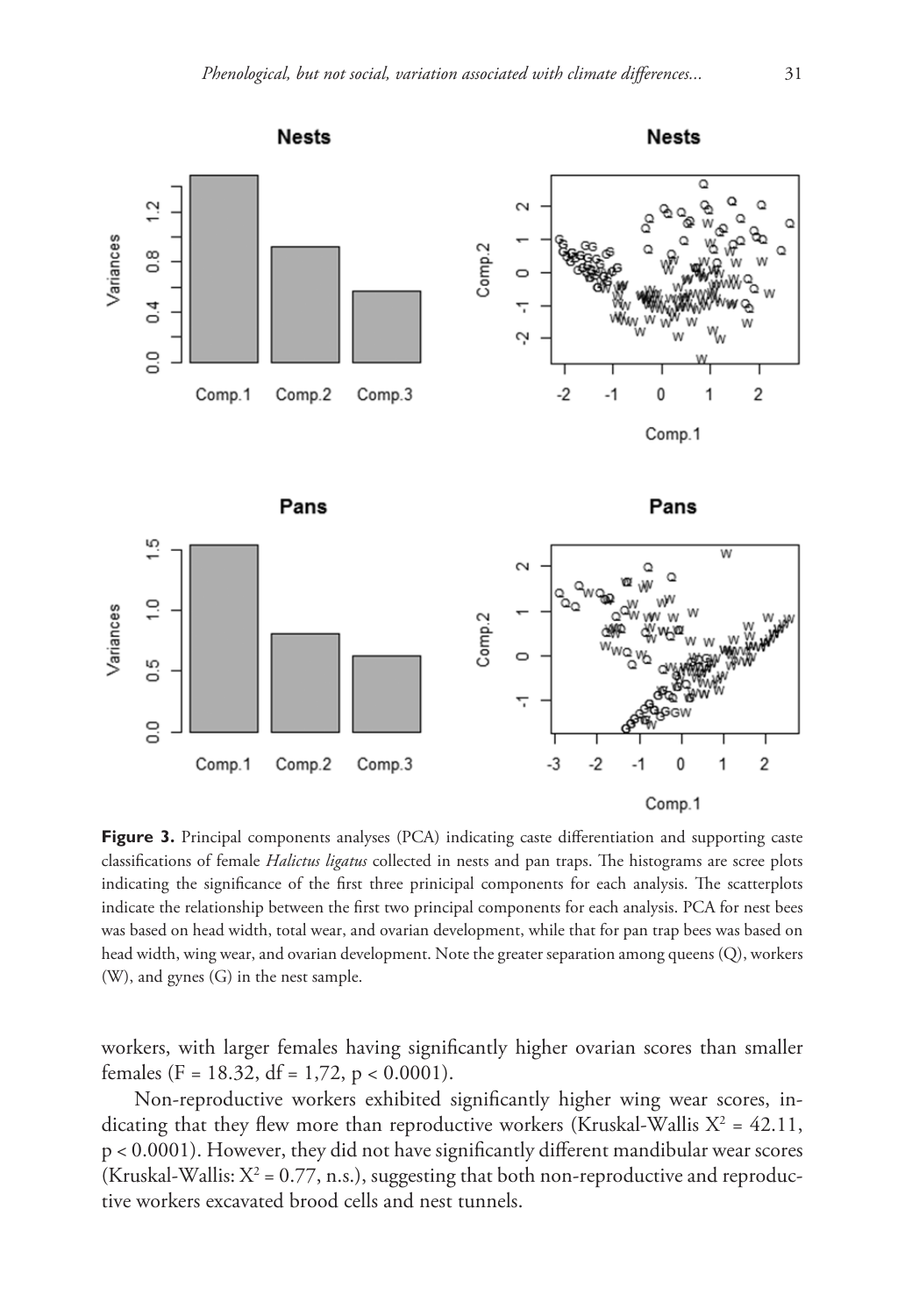

**Figure 4.** Variation in head width, wing wear, and ovarian development among *H. ligatus* queens, workers, and gynes collected in nest excavations and pan traps in 2006. Box plots represent means and quartiles, with unfilled circles indicating outliers. Gynes were classified by their lack of wear or ovarian development (as well as by time of emergence), and are included here to emphasize the phenotypic differences among the three groups of females.



**Figure 5.** Size and wear distributions compared between altruistic, non-reproductive (OD = 0 or 0.1) and reproductive workers ( $OD \ge 0.25$ ).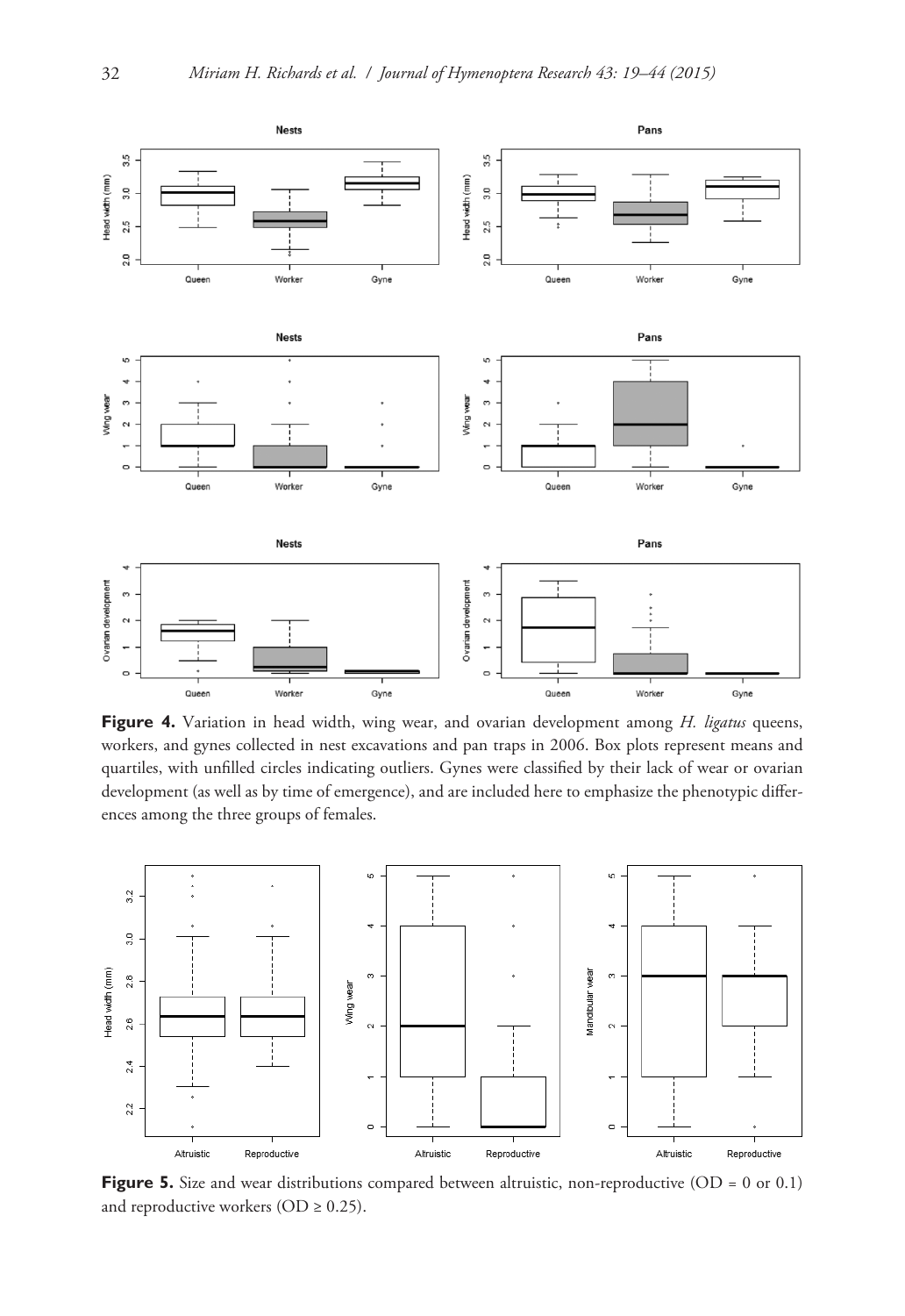## **Discussion**

## **Phenological and social variation in** *Halictus ligatus*

The colony cycle of *Halictus ligatus* was typical for this species and most temperate, eusocial halictids (Litte 1977, Packer 1986a, Richards and Packer 1995). Foundress queens established nests in spring, provisioned Brood 1, then remained inside their nests for the remainder of the breeding season. Across the population, Brood 1 comprised 90% workers and 10% males. After emerging as adults, workers provisioned a brood of gynes and more males, which mated prior to the onset of gyne hibernation in late summer and early autumn.

Table 3 summarizes phenological and colony traits of the St. Catharines and Victoria populations. The most obvious differences between the populations are phenological. As predicted, foundress queens in the St. Catharines population initiated reproductive activities, including nest construction and brood provisioning, considerably earlier than in Victoria. In St. Catharines, the first foraging queens were pan trapped on 1 May in 2006, and this is not unusual at our study sites- in 2012, we collected a *Halictus ligatus* queen on 22 March, during an unusually early warm spell when many bees left their hibernacula (R. Kutby and M. Richards, unpub. data).

We predicted that earlier initiation of brood production in St. Catharines would result in a longer Brood 1 provisioning period, allowing queens time to produce more workers, eventually resulting in larger colony sizes. Spring nest initiation and brood provisioning by foundress queens, as well as worker emergence, were indeed considerably earlier in St. Catharines than in Victoria. In 2006, St. Catharines temperatures were warmer than average from January to July, which likely encouraged foundresses to initiate even earlier than usual. However, the nest excavation data indicated that contrary to prediction, Brood 1 was somewhat smaller in St. Catharines (Table 3). Since St. Catharines queens started and finished provisioning the worker brood earlier than in Victoria, but ended up with fewer brood, the length of spring may not be the proximate factor influencing brood size. More likely, spring resource (pollen and nectar) availability, mediated by local weather conditions, dictates annual brood size. Another possibility is that the average number of workers is more or less set within a population, such that queens produce enough workers to ensure eventual production of a reproductive brood. This has been suggested for another obligately eusocial sweat bee, *Lasioglossum malachurum*, in which average size of the first worker brood is remarkably similar in much of Europe (Knerer 1992). Moreover, differences in temperature induce intra-population variation in *L. malachurum* nesting phenology (warmer nests are earlier), but not intra-population variation in colony size (i.e. number of workers in Brood 1; Strohm and Bordon-Hauser 2003). Perhaps variation in the numbers of workers produced has more to do with the local availability of pollen and nectar resources, than with the timing of nest initiation.

A possible consequence of the longer breeding season in St. Catharines was lower survival of queens past the peak of reproductive brood (Brood 2) production in August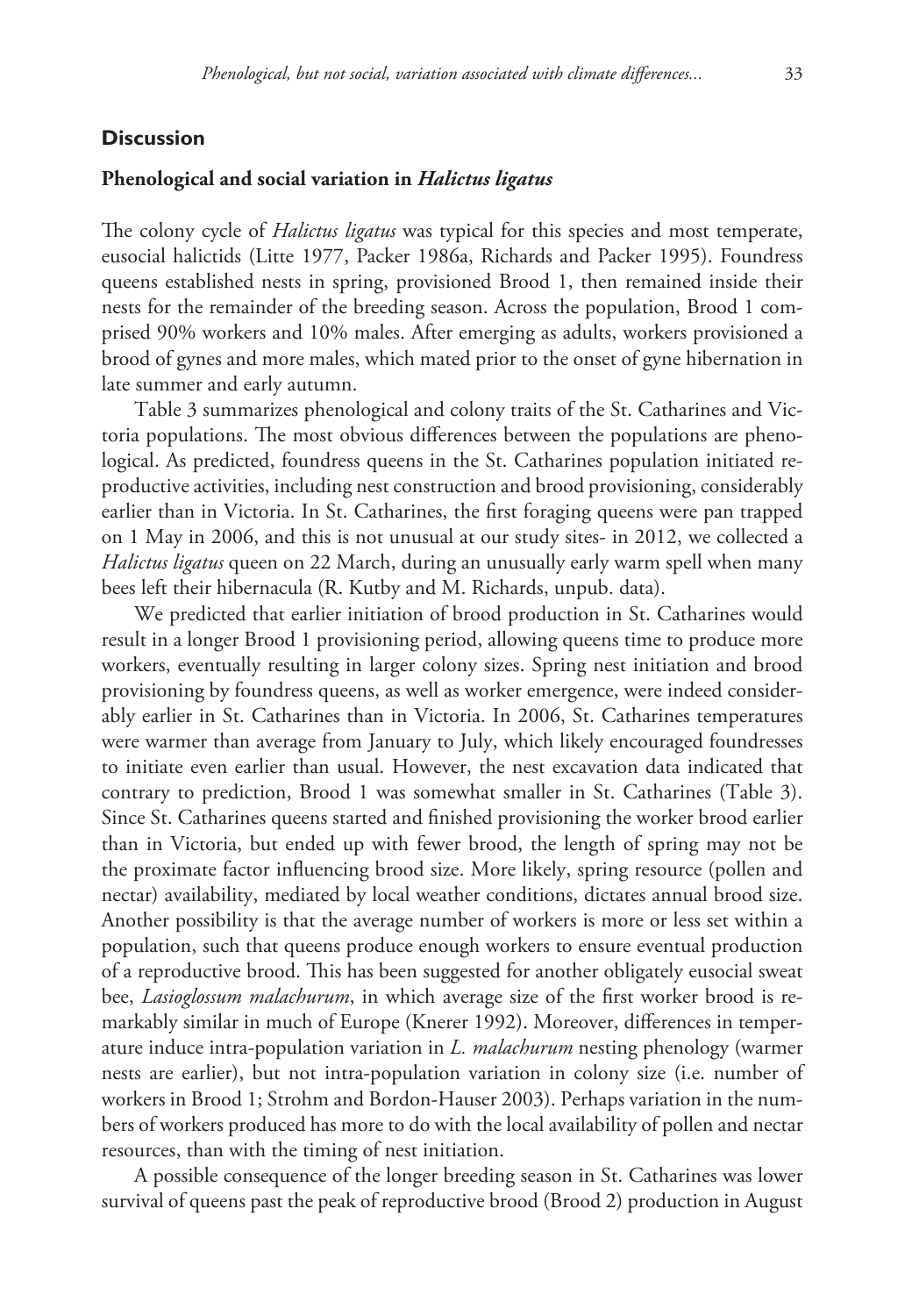| Phenological or social trait                                    |                  | St. Catharines 2006 Victoria 1984, 1990-91 |
|-----------------------------------------------------------------|------------------|--------------------------------------------|
| Earliest spring foragers (queens)                               | 1 May            | 21 May                                     |
| Earliest summer foragers (workers)                              | 14 June          | 8 July                                     |
| Queen survival to peak production of Brood 2                    | $31\%$ (maximum) | 45-65%                                     |
| Proportion of pleometrotic nests                                | 7.1%             | 10%                                        |
| Size of Brood 1 (n)                                             | 5.1              | $5.8 - 9.0$                                |
| Sex ratio of Brood 1 (% males)                                  | 9.5%             | $5 - 15%$                                  |
| Number of Brood 1 females (n)                                   | 4.7              | $5.2 - 8.5$                                |
| Average no. of adult workers in summer                          | 3.9              | $\leq 4.5$                                 |
| Size of Brood $2(n)$                                            | 7.9              | $12 - 15$                                  |
| Sex ratio of Brood 2 (% males)                                  | 31%              | 45%                                        |
| Queen-worker size difference <sup>1</sup>                       | 16.5%            | 11.4-15.8%                                 |
| Proportion of nest workers mated                                | 39%              | $42 - 52%$                                 |
| Proportion of nest workers with developing ovaries <sup>2</sup> | 59%              | 60%                                        |

**Table 3.** Colony social parameters compared between *Halictus ligatus* aggregations in St. Catharines, Ontario (current study) and Victoria, Ontario (Packer 1986; Richards et al. 1995; Richards and Packer 1995, 1998). All values are based on specimens collected in nest excavations.

<sup>1</sup> Comparing queens to the workers in their own nests.

<sup>2</sup> Worker OD ≥0.25.

than observed in Victoria (Table 3). Lower survival of queens may explain why the proportions of mated nest workers with developing ovaries were so similar in the two populations. Although the queen-worker size difference was larger in St. Catharines, the relatively early deaths of many queens would have led to increased opportunities for workers to lay eggs that would have produced males and gynes in Brood 2. Thus the prediction that milder environmental conditions in St. Catharines would be associated with increased worker reproduction is supported, but not for the reasons predicted, namely increased colony sizes and a concomitant decline in queen control of worker behaviour. Rather, early queen mortality makes it possible for relatively large numbers of workers to become the primary reproductives in colonies, especially late in summer.

The frequency of pleometrotic nest-founding varies intra-specifically in *Halictus ligatus*. In the current study, the rate inferred from inspection of nest contents in St. Catharines was about 7%, while in Victoria, the average was similar and varied considerably from year to year (Richards and Packer 1998). We found only one nest that contained two live foundresses, but strong circumstantial evidence for pleometrosis in others. In *H. ligatus*, pleometrosis is probably an accidental by-product of overwintering behaviour; gynes hibernate beneath their natal nests, often in the same tunnel, and likely encounter each other in spring (Richards and Packer 1998). When associations form between gynes that are quite different in size, the large one becomes dominant and behaves like a queen, while the smaller ones become subordinates that behave like workers (Packer 1986b). The frequency of pleometrosis may be influenced by environmental factors that influence whether worker-sized females successfully overwinter. In St. Catharines, the relatively early mortality of queens may afford females produced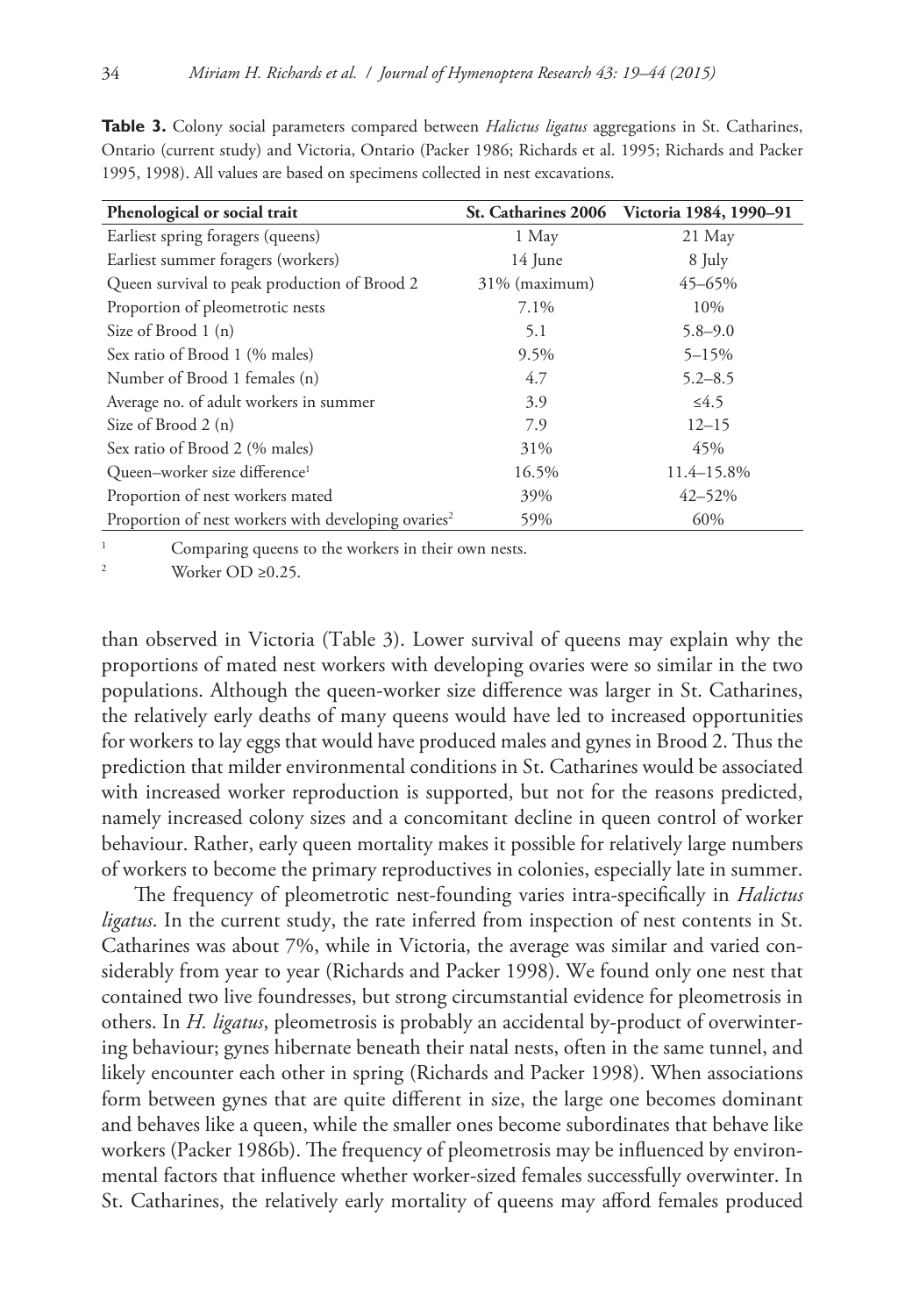in Brood 1, especially late-emerging ones, more frequent opportunities to enter hibernation. First brood females with fewer fat stores than second brood females may be less likely to survive hibernation (Richards and Packer 1994), but their overwintering survival might be higher in places like St. Catharines with milder winters.

Production of gynes in the first brood is well documented in the facultatively eusocial sweat bee, *Halictus rubicundus* (Yanega 1989), but in obligately eusocial bees production of large gynes before small workers within a single nest appears to be rare. This phenomenon has not previously been reported for *H. ligatus*, but has been observed in another obligately eusocial species, *Lasioglossum malachurum* (Wyman and Richards 2003). Although it is always possible that undetected errors in nest excavation underlie such observations, there are plausible behavioural explanations. First, egg-layers may occasionally make mistakes about the sex of the offspring for which a provision mass has been provided. Although *H. ligatus* provision masses for gynes and males differ in both size and shape (Boomsma and Eickwort 1993), females may sometimes deposit diploid eggs on male provision masses, and the resulting female would be worker-sized. Such errors might be relatively frequent in colonies where conflict over oviposition between queens and reproductive workers may result in one female substituting her own egg for another, increasing the likelihood that a female egg is mistakenly laid on a male provision mass. Another possibility is that production of late workers is adaptive in areas where foraging seasons are long, particularly where they are longer than the average lifespan of queens. Queen production of late workers could be an insurance strategy that extends both brood care and brood production as long as provisions can be gathered.

### **Are there two kinds of workers in** *Halictus ligatus***?**

In eusocial halictids, the potential for worker reproduction is well known, and in almost all known eusocial species, dissections of workers or genetic studies of relatedness suggest the potential for worker reproduction (Packer and Knerer 1985, Packer and Owen 1994, Paxton et al. 2002, Yagi and Hasegawa 2012). Several of these studies indicate that relatively large numbers of workers have developing ovaries but that queens are often highly successful at preventing worker maternity, probably because they remove most worker-laid eggs by eating them (Michener and Brothers 1974). In both the Victoria and St. Catharines populations of *H. ligatus*, almost two-thirds of workers had developing ovaries and some workers had as much ovarian development as queens. Moreover, in the current study, reproductive workers were more frequent among nest bees, which include both foragers and non-foragers. Workers with no ovarian development, some of which must have been altruistic workers provisioning brood for queens, were proportionately more frequent among pan trapped bees, which are foragers. Body size did not predict which workers would have developed ovaries, but among workers with ovarian development, larger individuals had more and larger oocytes, a pattern also observed in *H. tripartitus* (Packer et al. 2007a). Also, workers with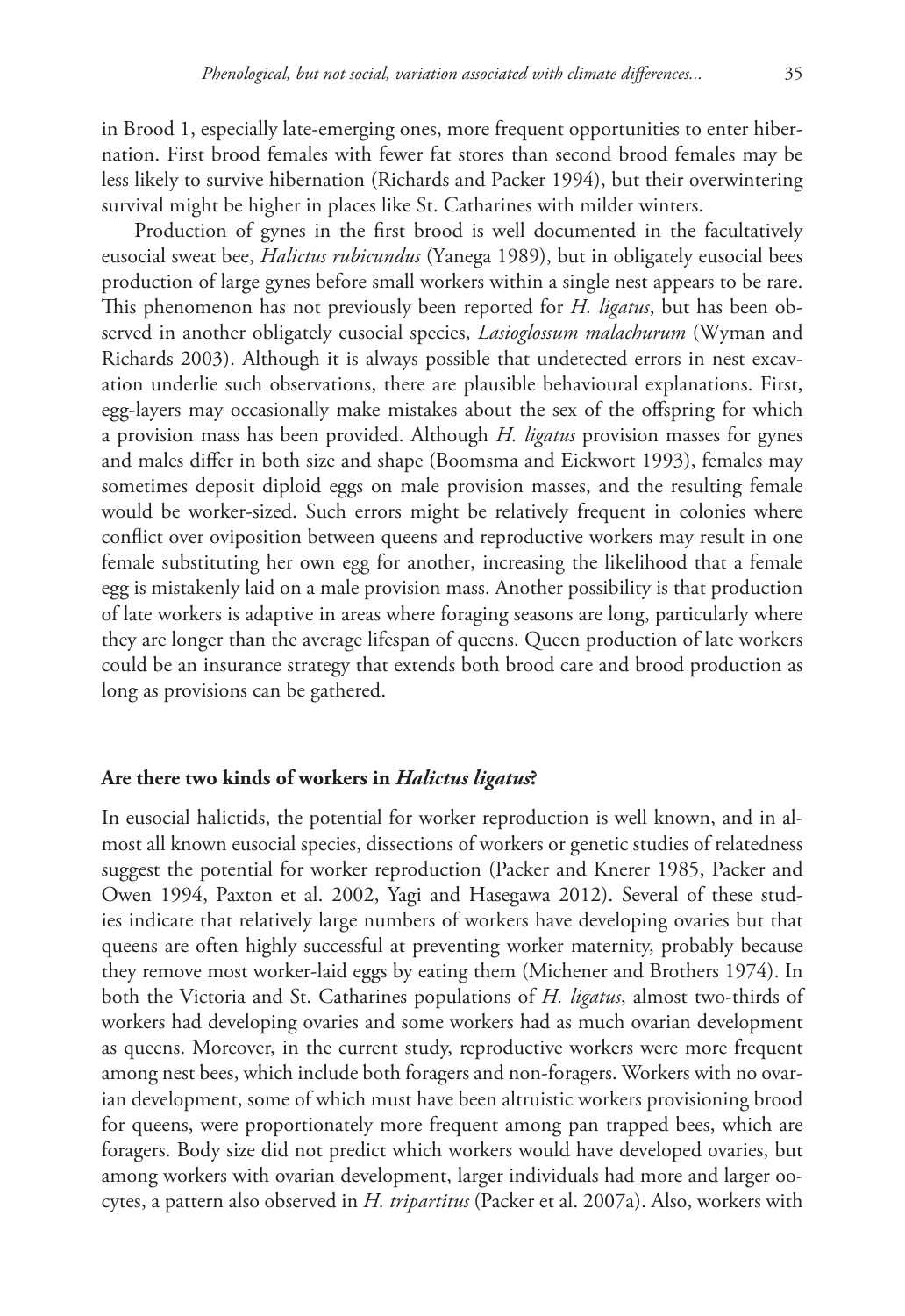ovarian development were less worn and more likely to be mated than those with no ovarian development. What determines which *H. ligatus* workers will become altruistic or reproductive? Body size is not a good predictor (Richards and Packer 1996). Queen viability is also not a good predictor, as we find reproductive workers in nests with viable queens, as well as in queenless nests. We propose that production of both altruistic and reproductive workers is actually a strategy by queens to maximize colony brood production.

Worker reproduction in eusocial sweat bees and other social insects is often conceptualized in terms of queen-worker reproductive conflict, with worker reproduction resulting from the failure of queens to completely suppress worker oviposition (Schwarz et al. 2007). However, worker egg-laying might actually be favoured by queens when queens cannot produce eggs fast enough to utilize all the brood provisions brought to nests by workers. Most halictid queens probably cannot lay more than two eggs per day; we have dissected many hundreds of individual females of several species (*Halictus ligatus*, *Halictus confusus*, *Halictus sexcinctus*, and *Lasioglossum malachurum*) and have never observed one with more than two fully developed oocytes (M. Richards, pers. obs.). Egg limitation may mean that queens are unable to utilize all available brood provisions, at times when these are being brought to the nest at a rate allowing more than two eggs per day to be provisioned. Under these circumstances, queen fitness is actually enhanced by worker reproduction. On the other hand, it is certainly in a queen's interest that at least some of her daughters behave as altruistic workers, as queens can produce far more reproductive offspring with worker help than without it (Strohm and Bordon-Hauser 2003, Richards et al. 2005). How a *H. ligatus* queen could bias the developmental programs of her worker-brood daughters is unclear, but in the facultatively eusocial sweat bee, *Megalopta genalis*, there seem to be inherent differences among workers that will become altruistic helpers versus those that have the potential to become egg-layers (Kapheim et al. 2012). Possibly, *H. ligatus* queens nutritionally bias the developmental programs of worker-brood females such that some larvae are more likely to develop into "reproductively suppressable", altruistic workers that will help raise the queen's reproductive brood, while others are more likely to develop their ovaries when circumstances favour worker egg-laying (Richards and Packer 1994, Kapheim et al. 2011). Under such a scenario, higher rates of worker reproduction would be expected when queens cannot or do not suppress worker reproductivity.

*Halictus poeyi* is the morphologically cryptic sister species of *Halictus ligatus*. It has a much more southerly distribution, including subtropical and tropical regions (Dunn et al. 1998). Mature colonies of *H. poeyi* reach sizes much larger than those of *H. ligatus* colonies in southern Ontario (Michener and Bennett 1977, Packer and Knerer 1986). Workers are also larger, so queen-worker size dimorphism is relatively low. Predictably, rates of worker reproductivity in *H. poeyi* are high (Michener and Bennett 1977). Thus both *H. ligatus* and *H. poeyi* share the behavioural tendency for some workers to become egg-layers when colonies outstrip the ability of queens to monopolize oviposition.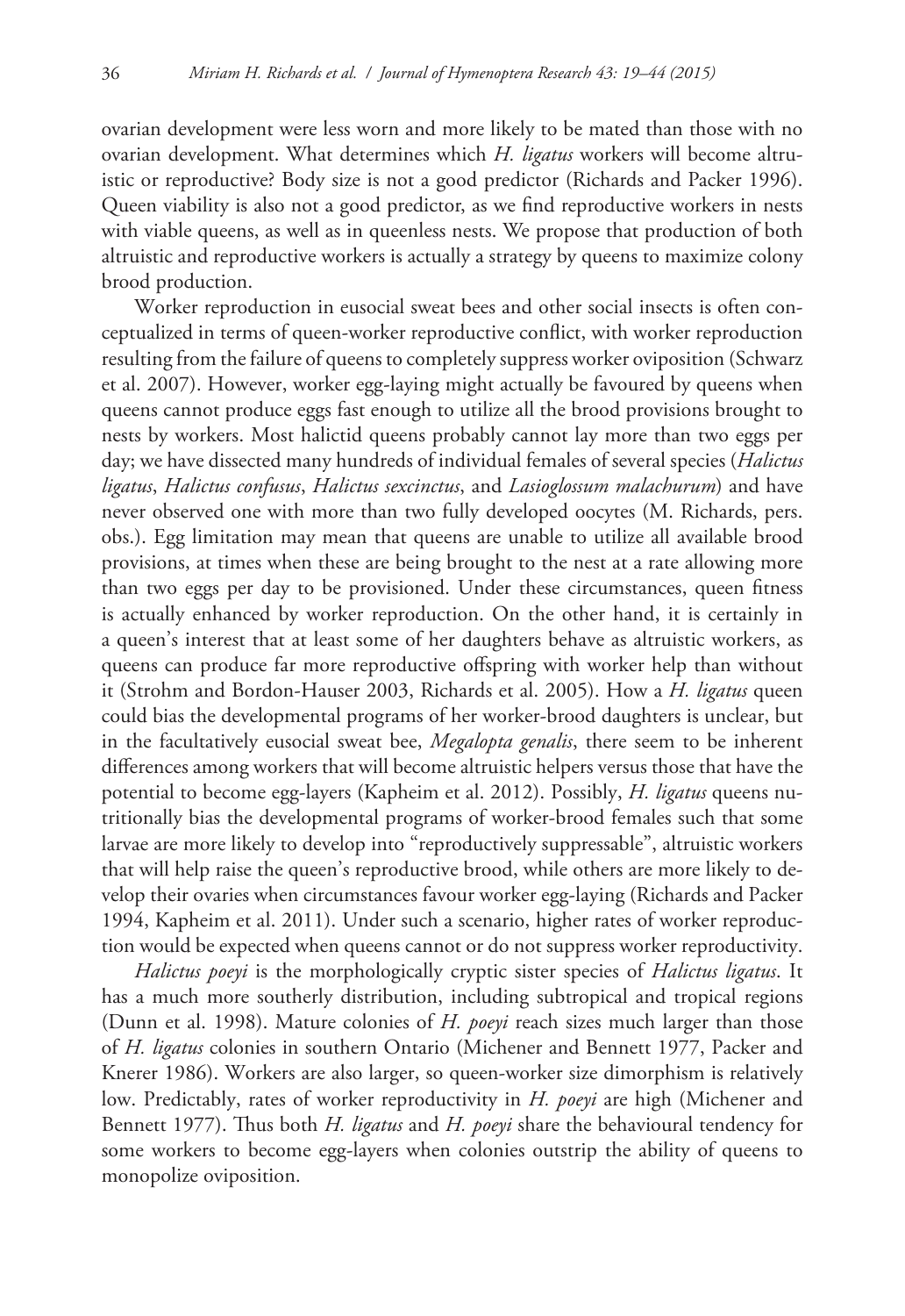#### **Nest excavations versus pan traps**

The second major objective of this paper was to use pan trap collections as a source of information about demographic and social parameters important in assessing intra-specific social variation. Clearly, the best option for sociobiological data collection is to observe nest occupants in order to quantify behavioural interactions among nestmates and the nature of colony social organization. Unfortunately, nesting aggregations of eusocial sweat bees are difficult to find even where the bees are very common, so nest-based study is often impossible. The alternative is to collect bees outside their nests. For instance, Dunn et al. (1998) compared several sociobiologically important traits of *Halictus ligatus* and *H. poeyi* in their zone of sympatry, using bees netted on a biweekly schedule throughout the flight season. This allowed Dunn et al. to infer the phenology of colony development (e.g. when females fly, when males emerge, etc.) and to collect females for dissection and body size measurements. Pan trapping presents the possibility for a further refinement of this approach, because it is less time-consuming and more or less eliminates collector bias. Pan trapping data have been used to supplement nest excavation data in several behavioural studies of *Halictus confusus* (Richards et al. 2010) and *Ceratina* (Rehan and Richards 2010, Vickruck et al. 2011), and were the sole source of data in a study on *H. tripartitus* (Packer et al. 2007a).

To what extent can we rely on pan trap data when nest data are completely unavailable? Some sociobiologically important information, namely data on colony sizes, numbers of workers, colony-specific sex ratios, and nestmate relatedness, simply cannot be obtained from specimens collected with pan traps; observations and collections from colonies are required. In our study, there was very close agreement between pan traps and nest collections in the timing of major events in colony development, such as Brood 1 provisioning by queens, Brood 2 provisioning by workers, and emergence of male and female brood. Our previous studies also showed good phenological agreement based on nest and pan data (Richards et al. 2010, Rehan and Richards 2010, Vickruck et al. 2011). The advantage of the pan traps was that sample sizes were larger and collection effort was much less. However, in the current study, nest excavations suggested that brood provisioning was over by about week 19, whereas we collected foraging workers until week 23. This discrepancy could indicate that many bees continue foraging for themselves even after brood provisioning has ceased, but is more likely a sample size effect: we excavated relatively few nests per week (e.g. 6 in week 19) and from a single aggregation, whereas the pan traps were likely sampling bees from a wider area. Foraging workers from very late nests might be relatively rare, but given the large sampling area covered (trapping sites were up to a km apart) might be quite likely to be collected in pan traps. This suggests that the traps provided more precise information about timing of bee flight activity. Some subtle effects, such as the correlation between body size and ovarian status in reproductive workers detected in this study and in *H. tripartitus* (Packer et al. 2007b) may only be detectable with the very large sample sizes often collected in pan traps.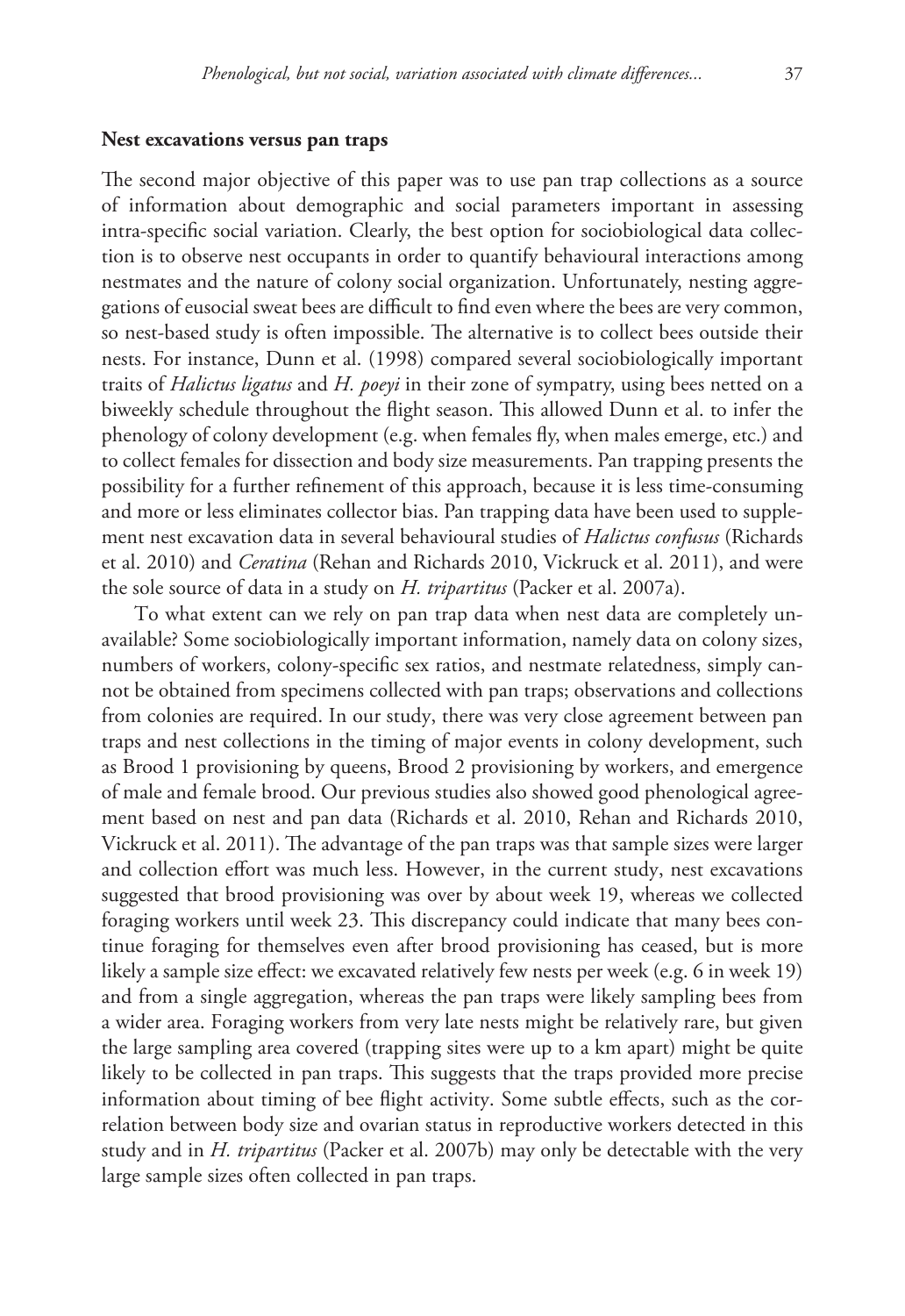Other sociobiologically important parameters critical for comparing colony social organisation among populations or species, such as the proportion of mated workers, the proportion of workers with ovarian development, caste size dimorphism, and the Brood 1 sex ratio can also be obtained from pan trapped specimens. A second sociobiologically important parameter that is rarely estimated is Brood 2 sex ratio, which is difficult to measure because nest excavations rarely obtain complete second broods. We obtained good agreement between the Brood 1 sex ratio derived from nests (proportion of males, 9.5%) and that derived from pan traps (8.3%). However, the Brood 2 sex ratios derived from nests (31% males) and pan traps (65% males) were quite disparate, and it is difficult to determine which sex ratio is more accurate. The nest estimate may be biased by broods that were not complete at the time of excavation, either because the youngest brood had not yet been produced or because the oldest had already emerged and dispersed. However, both pan trapping and sweep netting probably underestimate the numbers of gynes in the population, because gynes enter hibernation shortly after emergence, whereas males spend the rest of their lives searching for flowers and females and thus are more likely to be trapped. In the current study, the Brood 2 sex ratio of 65% males based on pan traps was likely an over-estimate, because individual males had more chances to be caught.

For some kinds of demographic information, the pan trap data were arguably superior to the nest excavation data, because the use of a standardized pan trap protocol makes it possible to infer relative abundances of different groups of individuals across years or species. For instance, we can compare the pan trapping patterns and phenology of different species caught in the same pan traps, as this may reveal sociobiologically relevant, interspecific variation for species living in close proximity. To illustrate, we compare *Halictus ligatus* to *Halictus confusus* (Figure 6), another eusocial sweat bee that we studied at the same sites in 2006 (Richards et al. 2010). Comparison of pan trap collections reveals contrasting patterns in the two species. In *H. ligatus*, many queens were caught in spring, relatively few workers were caught in summer, and then many gynes were caught in late summer. In *H. confusus*, relatively few queens were caught in spring, many workers were caught in summer, and few gynes were caught in late summer. Although seasonal differences in floral abundance might influence the relative trappability of queens and workers within species (see below), it is unlikely that the overall differences in the patterns illustrated in Figure 6 are due simply to trappability bias caused by caste and species-specific responses to pan traps. More likely, the differences in pan trap "syndromes" reflect real differences in demography and colony social organization. For *H. ligatus*, the large numbers of queens followed by small numbers of workers suggest high rates of queen mortality and nest failure. For *H. confusus*, the large peak in female abundance at the time of worker provisioning of Brood 2, followed by a low abundance of gynes later in the summer, suggests the possibility of differential diapause by Brood 1 females, which instead of helping to raise Brood 2, begin hibernation in mid-summer, preparatory to founding nests the following spring (Yanega 1988, 1989).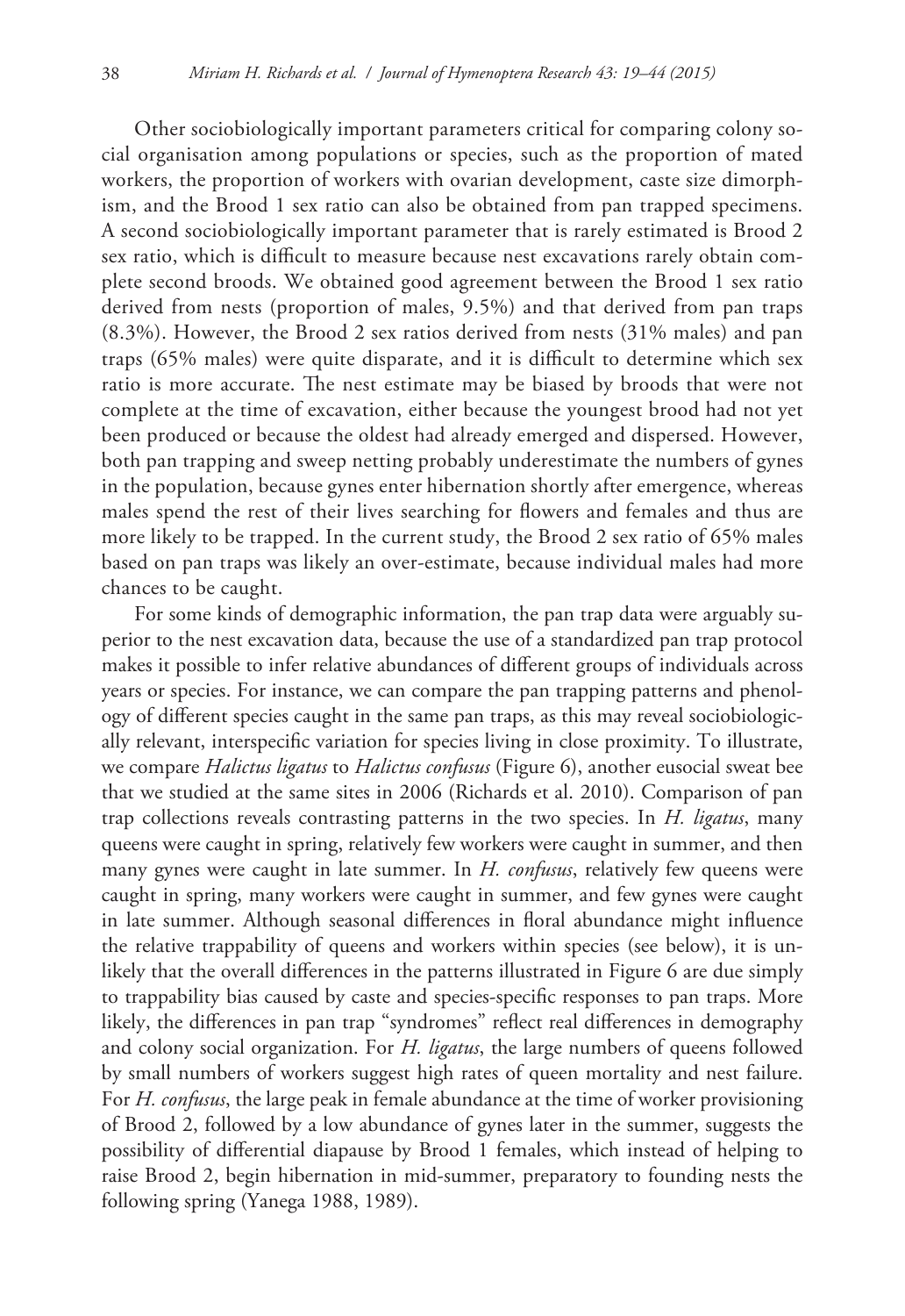

**Figure 6.** Comparison of pan trapping phenologies of *Halictus ligatus* and *H. confusus* collected at the same sites in 2006. The three main flight periods are indicated, for queens (**Q**), workers (**W**), and the late summer mix of workers and gynes (**G**). Note the differences between species. In *H. ligatus*, more females were caught towards the end of the flight season (the gyne flight period), whereas in *H. confusus*, more females were caught in the middle of the flight season, during the worker foraging period. Week 1 was the last week of April, and week 11 was the first week of July.

A disadvantage of pan traps is that their attractiveness to bees seems to be inversely proportional to blossom availability (Cane et al. 2000, Baum and Wallen 2011). In our study sites, flowers were much less abundant before week 6 than after, so early-foraging queens may have been more attracted to pan traps than late queens or workers. It is also possible that early and late workers were differentially trappable. However, biases caused by differential trappability over time would mainly bias temporal analyses of abundance, which were not a part of this study. In fact, differences in trappability among different sets of individuals may sometimes be informative, as in the contrasting proportions of non-reproductive workers among nest and pan trapped samples, which supported the contention that non-reproductives are altruistic workers that were more likely to forage (and be trapped) than reproductive workers.

# **Conclusions**

Based on previous studies of geographical and annual variation in colony social organisation of *Halictus ligatus*, and evidence that this was due to local climatic variation,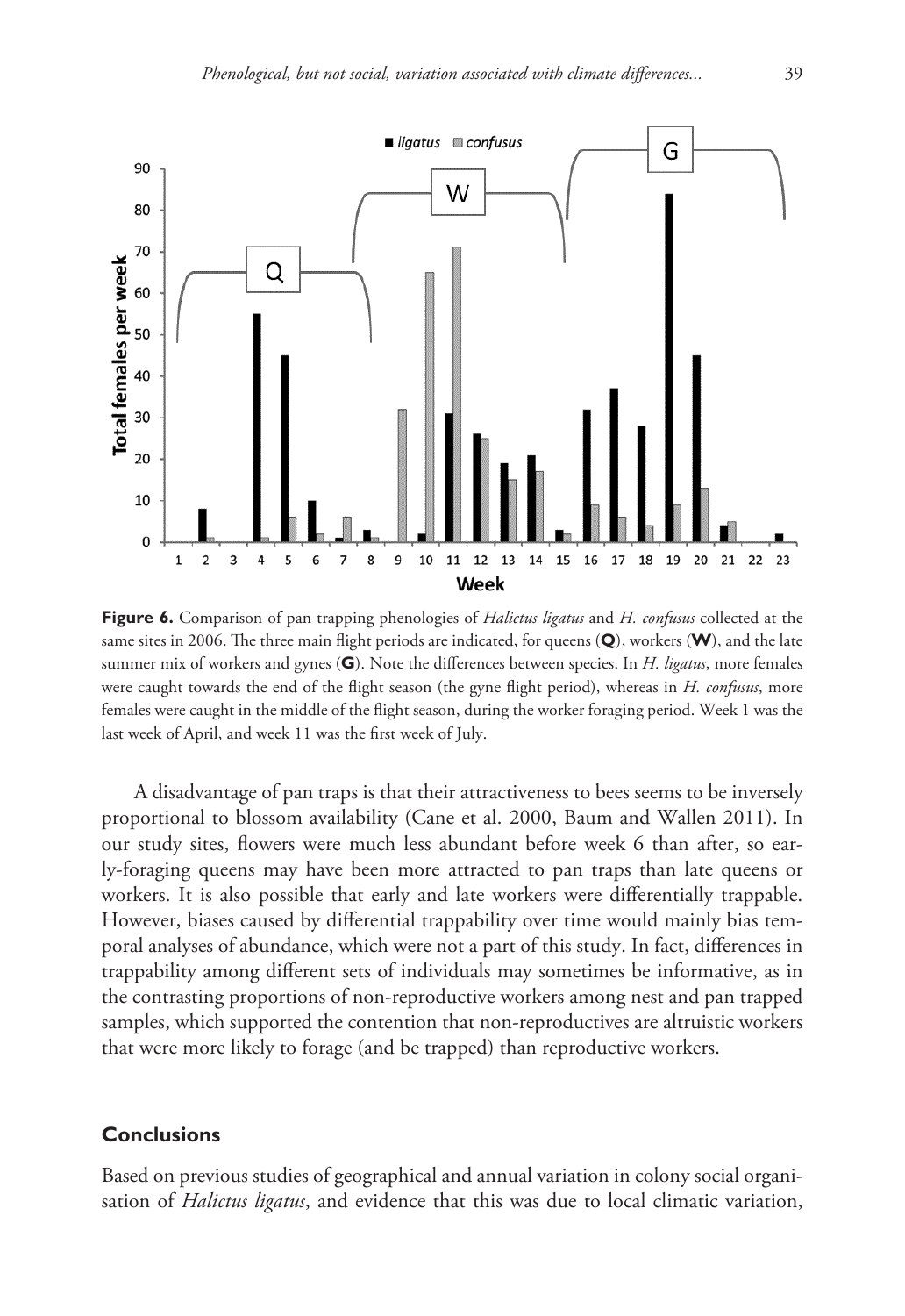we predicted that in St. Catharines, the longer flight season would translate into earlier nest initiation, larger colony sizes and lower reproductive skew. Although earlier springs in St. Catharines clearly resulted in early nest initiation, the result seems to have been to shift the entire first phase of colony development forward, with no more workers being produced than if nests had been initiated a month later, as they were in Victoria. One reason for this may be that earlier onset of spring in St. Catharines is not associated with an increase in floral resources; ultimately the number of brood that a foundress queen produces may have more to do pollen and nectar availability than with temperatures. Within sites, warmer temperatures may be associated with increased floral resources, as seems to have been true in Victoria (Richards 2004), but this relationship is not necessarily true for comparisons between sites.

Earlier colony initiation in St. Catharines does not seem to have resulted in early completion of flight and nesting activity, so overall, the bee activity season was considerably longer than in Victoria. The longer colony season helps to explain why measures of queen-worker interactions and reproduction, such as the proportions of reproductive workers, were similar in the two sites and time periods, despite the phenological differences. This does not mean there were no behavioural differences between the sites. In St. Catharines, queens had fewer workers to contend with but died relatively sooner in the colony cycle, and the net result was rates of worker reproductivity as high as in Victoria. Another possible behavioural difference may be indicated by the observation that many St. Catharines queens were worker-sized. It is possible that extended flight seasons coupled with milder winters allow a greater proportion of worker-sized females to overwinter and found nests the following spring. Interestingly, the observed rate of pleometrosis was no higher in St. Catharines than in Victoria so higher overwintering survival for small females did not translate into higher rates of subordinacy in spring multifoundress assemblages. Global climate change will likely mean that nesting seasons for temperate bee populations become even more extended, affording late workers even more opportunities for reproduction.

We found that pan trapping bees throughout the breeding season was a useful complement to collections based on nest excavations. There was good phenological agreement between nest data and trap data, while pan trap data provided much larger sample sizes for assessing caste-related variation in size, wear and ovarian development. Nest-based studies (e.g. Yanega 1989, 1990) provide a "gold standard" for revealing many crucial aspects of social behaviour in insects, because they allow us to infer colony social organisation and the consequences of interactions among nestmates. But when nests are difficult to find in large enough numbers to justify excavating and destroying them, sociobiological studies based on pan trapped specimens generate inferences about colony social organization and female reproductive behaviour that are a viable alternative. The study of *Halictus tripartitus* by Packer et al. (2007), which was based solely on pan-trapped specimens, is an excellent example of how our understanding of bee social behaviour can be advanced even when colonies cannot be found. We hope that the increasing use of pan trapping studies, including those aimed primarily at assessments of bee community abundance and diversity, will generate additional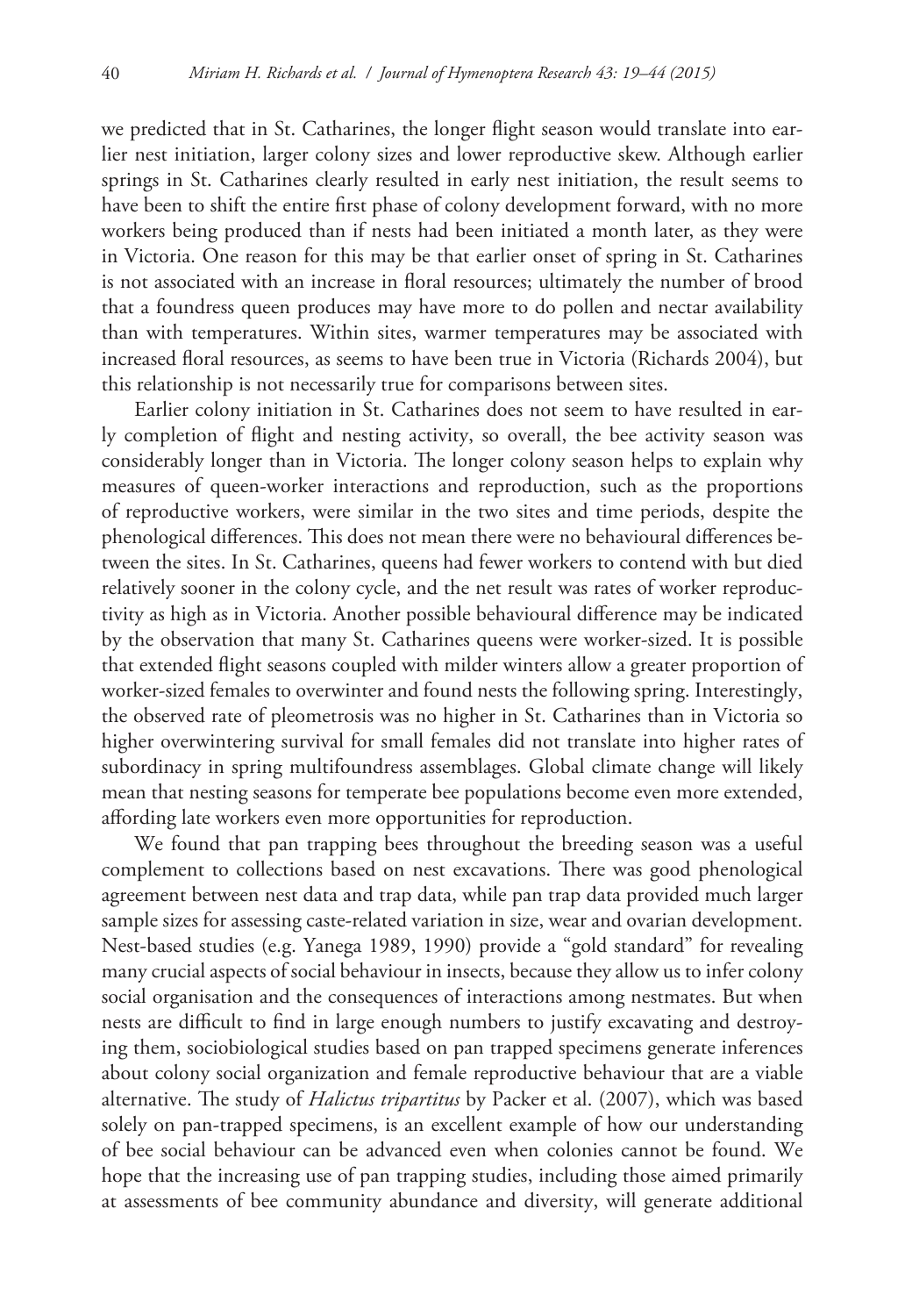specimens that can be used for studies of intra- and inter-specific social variation in what is arguably the most critical taxon for understanding the origins and extinctions of sociality in insects.

# **Acknowledgements**

We greatly appreciate the assistance of Mark Frampton for diligent pan trapping and specimen curation in 2006. We thank Andrew Giroux for lab work and Jess Vickruck, David Awde and the reviewers for helpful comments on the manuscript. This project was funded by an NSERC Discovery grant to MHR, an NSERC USRA to SR, and Brock University.

### **References**

- Baum KA, Wallen KE (2011) Potential bias in pan trapping as a function of floral abundance. Journal of the Kansas Entomological Society 84: 155–159. [doi: 10.2317/JKES100629.1](http://dx.doi.org/10.2317/JKES100629.1)
- Boomsma JJ, Eickwort GC (1993) Colony structure, provisioning and sex allocations in the sweat bee *Halictus ligatus* (Hymenoptera: Halictidae). Biological Journal of the Linnean Society 48: 355–377. [doi: 10.1111/j.1095-8312.1993.tb02097.x](http://dx.doi.org/10.1111/j.1095-8312.1993.tb02097.x)
- Cane JH, Minckley RL, Kervin LJ (2000) Sampling bees (Hymenoptera : Apiformes) for pollinator community studies: Pitfalls of pan-trapping. Journal of the Kansas Entomological Society 73: 225–231.
- Dunn M, Mitchell PL, Packer L (1998) Phenology and social biology of two sibling species of Halictus in an area of sympatry. Canadian Journal of Zoology 76: 2207–2213. [doi:](http://dx.doi.org/10.1139/cjz-76-12-2207) [10.1139/cjz-76-12-2207](http://dx.doi.org/10.1139/cjz-76-12-2207)
- Field J, Paxton R, Soro A, Craze P, Bridge C (2012) Body size, demography and foraging in a socially plastic sweat bee: a common garden experiment. Behavioral Ecology and Sociobiology 66: 743–756. [doi: 10.1007/s00265-012-1322-7](http://dx.doi.org/10.1007/s00265-012-1322-7)
- Hirata M, Cronin AL, Kidokoro M, Azuma N (2005) Spatio-temporal variation of colony structure and eusociality level of the Japanese sweat bee *Lasioglossum* (*Evylaeus*) *duplex* (Hymenoptera: Halictidae). Ecological Research 20: 75–79. [doi: 10.1007/s11284-004-0005-x](http://dx.doi.org/10.1007/s11284-004-0005-x)
- Hirata M, Higashi S (2008) Degree-day accumulation controlling allopatric and sympatric variations in the sociality of sweat bees, *Lasioglossum* (*Evylaeus*) *baleicum* (Hymenoptera: Halictidae). Behavioral Ecology and Sociobiology 62: 1239–1247. [doi: 10.1007/s00265-](http://dx.doi.org/10.1007/s00265-008-0552-1) [008-0552-1](http://dx.doi.org/10.1007/s00265-008-0552-1)
- Kapheim KM, Bernal SP, Smith AR, Nonacs P, Wcislo WT (2011) Support for maternal manipulation of developmental nutrition in a facultatively eusocial bee, *Megalopta genalis* (Halictidae). Behavioral Ecology and Sociobiology 65: 1179–1190. [doi: 10.1007/s00265-](http://dx.doi.org/10.1007/s00265-010-1131-9) [010-1131-9](http://dx.doi.org/10.1007/s00265-010-1131-9)
- Kapheim KM, Smith AR, Ihle KE, Amdam GV, Nonacs P, Wcislo W (2012) Physiological variation as a mechanism for developmental caste-biasing in a facultatively eusocial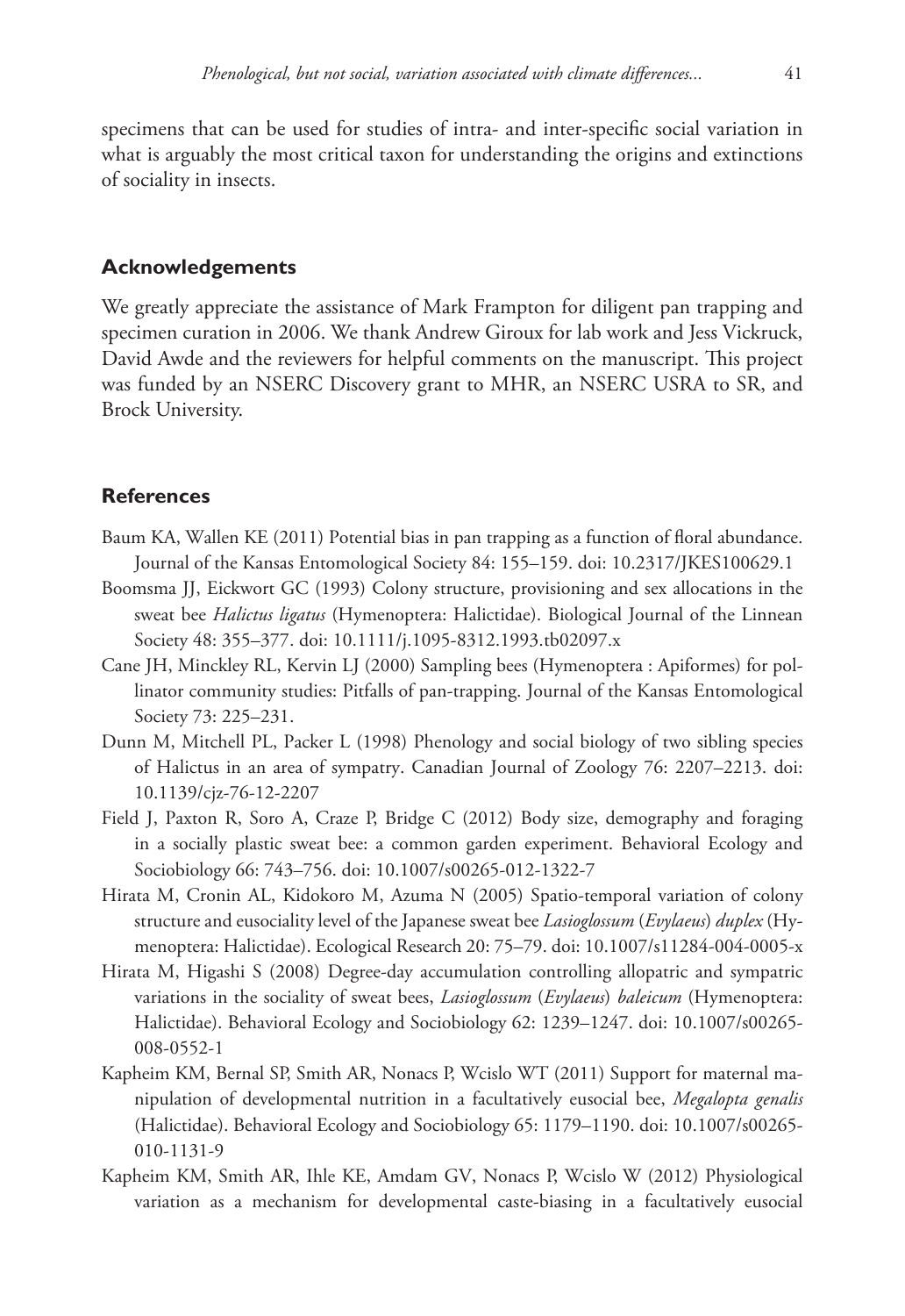sweat bee. Proceedings of the Royal Society B-Biological Sciences 279: 1437–1446. [doi:](http://dx.doi.org/10.1098/rspb.2011.1652) [10.1098/rspb.2011.1652](http://dx.doi.org/10.1098/rspb.2011.1652)

- Knerer G (1992) The biology and social behaviour of *Evylaeus malachurus* (K.) (Hymenoptera; Halictidae) in different climatic regions of Europe. Zoologische Jahrbuch Systematik 119: 261–290.
- Kocher SD, Paxton RJ (2014) Comparative methods offer powerful insights into social evolution in bees. Apidologie 45: 289–305. [doi: 10.1007/s13592-014-0268-3](http://dx.doi.org/10.1007/s13592-014-0268-3)
- Kocher SD, Pellissier L, Veller C, Purcell J, Nowak MA, Chapuisat M, Pierce NE (2014) Transitions in social complexity along elevational gradients reveal a combined impact of season length and development time on social evolution. Proceeding of the Royal Society London Series B 281: 20140627. [doi: 10.1098/rspb.2014.0627](http://dx.doi.org/10.1098/rspb.2014.0627)
- Litte M (1977) Aspects of the social biology of the bee *Halictus ligatus* in New York State. Insectes Sociaux 24: 9–36. [doi: 10.1007/BF02223277](http://dx.doi.org/10.1007/BF02223277)
- Michener CD (2007) The Bees of the World, 2nd ed. Johns Hopkins University Press, Baltimore.
- Michener CD, Bennett FD (1977) Geographical variation in nesting biology and social organization of *Halictus ligatus*. University of Kansas Science Bulletin 51: 233–260. [doi:](http://dx.doi.org/10.1073/pnas.71.3.671) [10.1073/pnas.71.3.671](http://dx.doi.org/10.1073/pnas.71.3.671)
- Michener CD, Brothers DJ (1974) Were workers of eusocial Hymenoptera initially altruistic or oppressed? Proceedings of the National Academy of Sciences, USA 71: 671–674.
- Miyanaga R, Maeta Y, Sakagami SF (1999) Geographical variation of sociality and size-linked color patterns in *Lasioglossum* (*Evylaeus*) *apristum* (Vachal) in Japan (Hymenoptera, Halictidae). Insectes Sociaux 46: 224–232. [doi: 10.1007/s000400050138](http://dx.doi.org/10.1007/s000400050138)
- Packer L (1986a) The social organisation of *Halictus ligatus* (Hymenoptera; Halictidae) in southern Ontario. Canadian Journal of Zoology 64: 2317–2324. [doi: 10.1139/z86-345](http://dx.doi.org/10.1139/z86-345)
- Packer L (1986b) Multiple-foundress associations in a temperate population of *Halictus ligatus* (Hymenoptera; Halictidae). Canadian Journal of Zoology-Revue Canadienne De Zoologie 64: 2325–2332. [doi: 10.1139/z86-346](http://dx.doi.org/10.1139/z86-346)
- Packer L (1990) Solitary and eusocial nests in a population of *Augochlorella striata* (Provancher) (Hymenoptera: Halictidae) at the northern edge of its range. Behavioral Ecology and Sociobiology 27: 339–344. [doi: 10.1007/BF00164004](http://dx.doi.org/10.1007/BF00164004)
- Packer L, Gravel AD, Lebuhn G (2007a) Phenology and Social Organization of *Halictus*  (*Seladonia*) *tripartitus* (Hymenoptera: Halictidae ). Journal of Hymenoptera Research 16: 281–292.<http://biostor.org/reference/389>
- Packer L, Gravel AID, LeBuhn G (2007b) Phenology and social organization of Halictus (Seladonia) tripartitus (Hymenoptera: Halictidae). Journal of Hymenoptera Research 16: 281–292.
- Packer L, Jessome V, Lockerbie C, Sampson B (1989) The phenology and social biology of four sweat bees in a marginal environment: Cape Breton Island. Canadian Journal of Zoology 67: 2871–2877. [doi: 10.1139/z89-407](http://dx.doi.org/10.1139/z89-407)
- Packer L, Knerer G (1985) Social evolution and its correlates in bees of the subgenus *Evylaeus* (Hymenoptera: Halictidae). Behavioral Ecology and Sociobiology 17: 143–149.
- Packer L, Knerer G (1986) The biology of a subtropical population of *Halictus ligatus* Say (Hymenoptera, Halictidae). 1. Phenology and social organization. Behavioral Ecology and Sociobiology 18: 363–375. [doi: 10.1007/BF00299667](http://dx.doi.org/10.1007/BF00299667)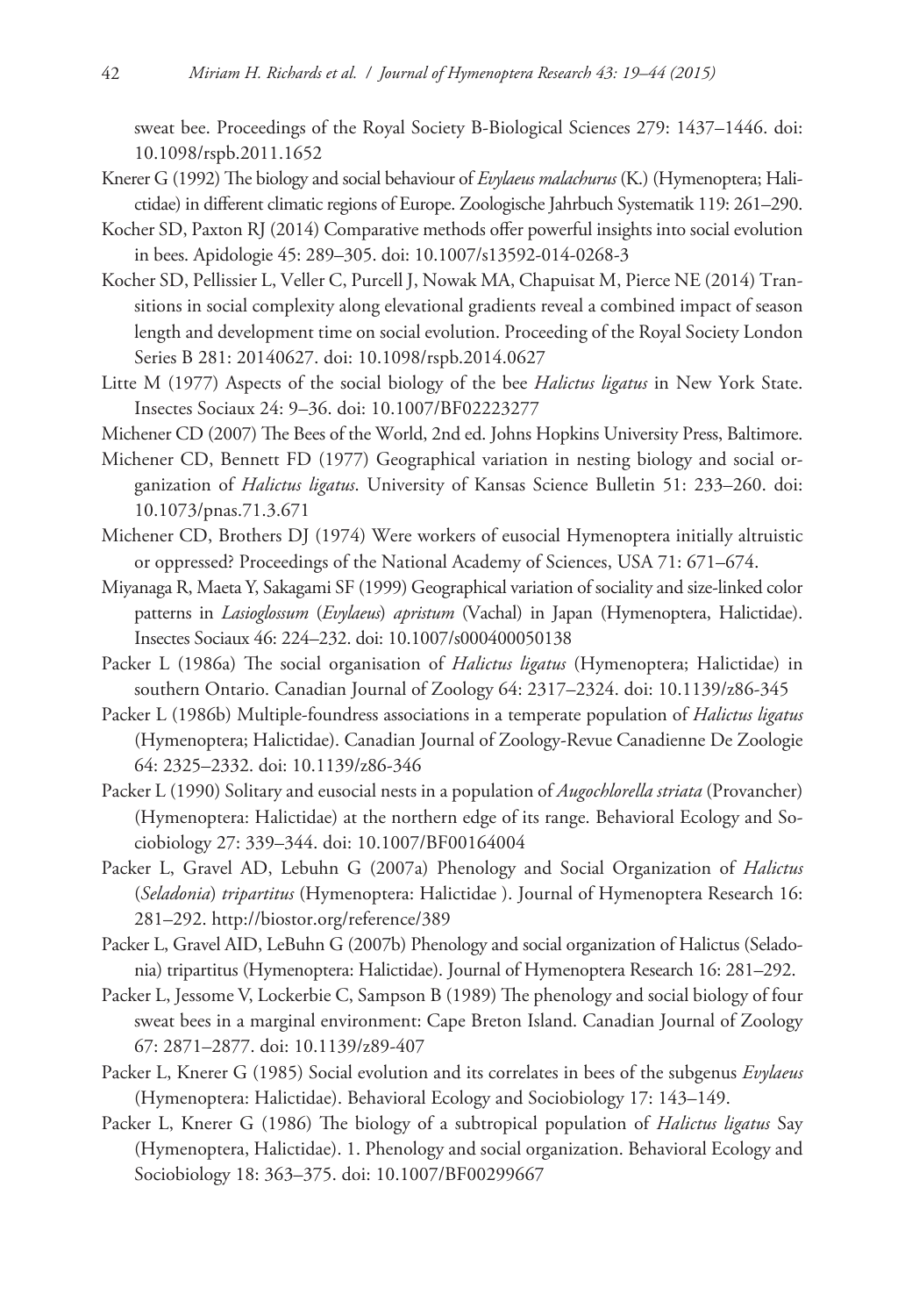- Packer L, Knerer G (1987) The biology of a sub-tropical population of *Halictus ligatus* Say (Hymenoptera, Halictidae) 3. The transition between annual and continuously brooded colony cycles. Journal of the Kansas Entomological Society 60: 510–516.
- Packer L, Owen RE (1994) Relatedness and sex ratio in a primitively eusocial halictine bee. Behavioral Ecology and Sociobiology 34: 1–10. [doi: 10.1007/BF00175452](http://dx.doi.org/10.1007/BF00175452)
- Paxton RJ, Ayasse M, Field J, Soro A (2002) Complex sociogenetic organization and reproductive skew in a primitively eusocial sweat bee, *Lasioglossum malachurum*, as revealed by microsatellites. Molecular Ecology 11: 2405–2416. [doi: 10.1046/j.1365-294X.2002.01620.x](http://dx.doi.org/10.1046/j.1365-294X.2002.01620.x)
- Rehan SM, Richards MH (2010) Nesting biology and subsociality in *Ceratina calcarata* (Hymenoptera: Apidae). Canadian Entomologist 142: 65–74. [doi: 10.4039/n09-056](http://dx.doi.org/10.4039/n09-056)
- Rehan SM, Rotella A, Onuferko TM, Richards MH (2013) Colony disturbance and solitary nest initiation by workers in the obligately eusocial sweat bee, *Halictus ligatus*. Insectes Sociaux 60: 389–392. [doi: 10.1007/s00040-013-0304-8](http://dx.doi.org/10.1007/s00040-013-0304-8)
- Richards MH (2001) Nesting biology and social organization of *Halictus sexcinctus* (Fabricius) in southern Greece. Canadian Journal of Zoology 79: 2210–2220. [doi: 10.1139/cjz-79-](http://dx.doi.org/10.1139/cjz-79-12-2210) [12-2210](http://dx.doi.org/10.1139/cjz-79-12-2210)
- Richards MH (2004) Annual and social variation in foraging effort of the obligately eusocial sweat bee, *Halictus ligatus* (Hymenoptera: Halictidae). Journal of the Kansas Entomological Society 77: 484–502. [doi: 10.2317/E37.1](http://dx.doi.org/10.2317/E37.1)
- Richards MH, French D, Paxton RJ (2005) It's good to be queen: classically eusocial colony structure and low worker fitness in an obligately social sweat bee. Molecular Ecology 14: 4123–4133. [doi: 10.1111/j.1365-294X.2005.02724.x](http://dx.doi.org/10.1111/j.1365-294X.2005.02724.x)
- Richards MH, Packer L (1994) Trophic aspects of caste determination in *Halictus ligatus*, a primitively eusocial sweat bee. Behavioral Ecology and Sociobiology 34: 385–391. [doi:](http://dx.doi.org/10.1007/BF00167329) [10.1007/BF00167329](http://dx.doi.org/10.1007/BF00167329)
- Richards MH, Packer L (1995) Annual variation in survival and reproduction of the primitively eusocial sweat bee *Halictus ligatus* (Hymenoptera: Halictidae). Canadian Journal of Zoology 73: 933–941. [doi: 10.1139/z95-109](http://dx.doi.org/10.1139/z95-109)
- Richards MH, Packer L (1996) The socioecology of body size variation in the primitively eusocial sweat bee, *Halictus ligatus* (Hymenoptera: Halictidae). Oikos 77: 68–76. [doi:](http://dx.doi.org/10.2307/3545586) [10.2307/3545586](http://dx.doi.org/10.2307/3545586)
- Richards MH, Packer L (1998) Demography and relatedness in multiple-foundress nests of the social sweat bee, *Halictus ligatus*. Insectes Sociaux 45: 97–109. [doi: 10.1007/](http://dx.doi.org/10.1007/s000400050072) [s000400050072](http://dx.doi.org/10.1007/s000400050072)
- Richards MH, Packer L, Seger J (1995) Unexpected patterns of parentage and relatedness in a primitively eusocial bee. Nature 373: 239–241. [doi: 10.1038/373239a0](http://dx.doi.org/10.1038/373239a0)
- Richards MH, Rutgers-Kelly A, Gibbs J, Vickruck JL, Rehan SM, Sheffield CS (2011) Bee diversity in naturalizing patches of Carolinian grasslands in southern Ontario, Canada. The Canadian Entomologist 143: 279–299. [doi: 10.4039/n11-010](http://dx.doi.org/10.4039/n11-010)
- Richards MH, Vickruck JL, Rehan SM (2010) Colony social organisation of *Halictus confusus* in southern Ontario, with comments on sociality in the subgenus *H.* (*Seladonia*). Journal of Hymenoptera Research 19: 144–158.